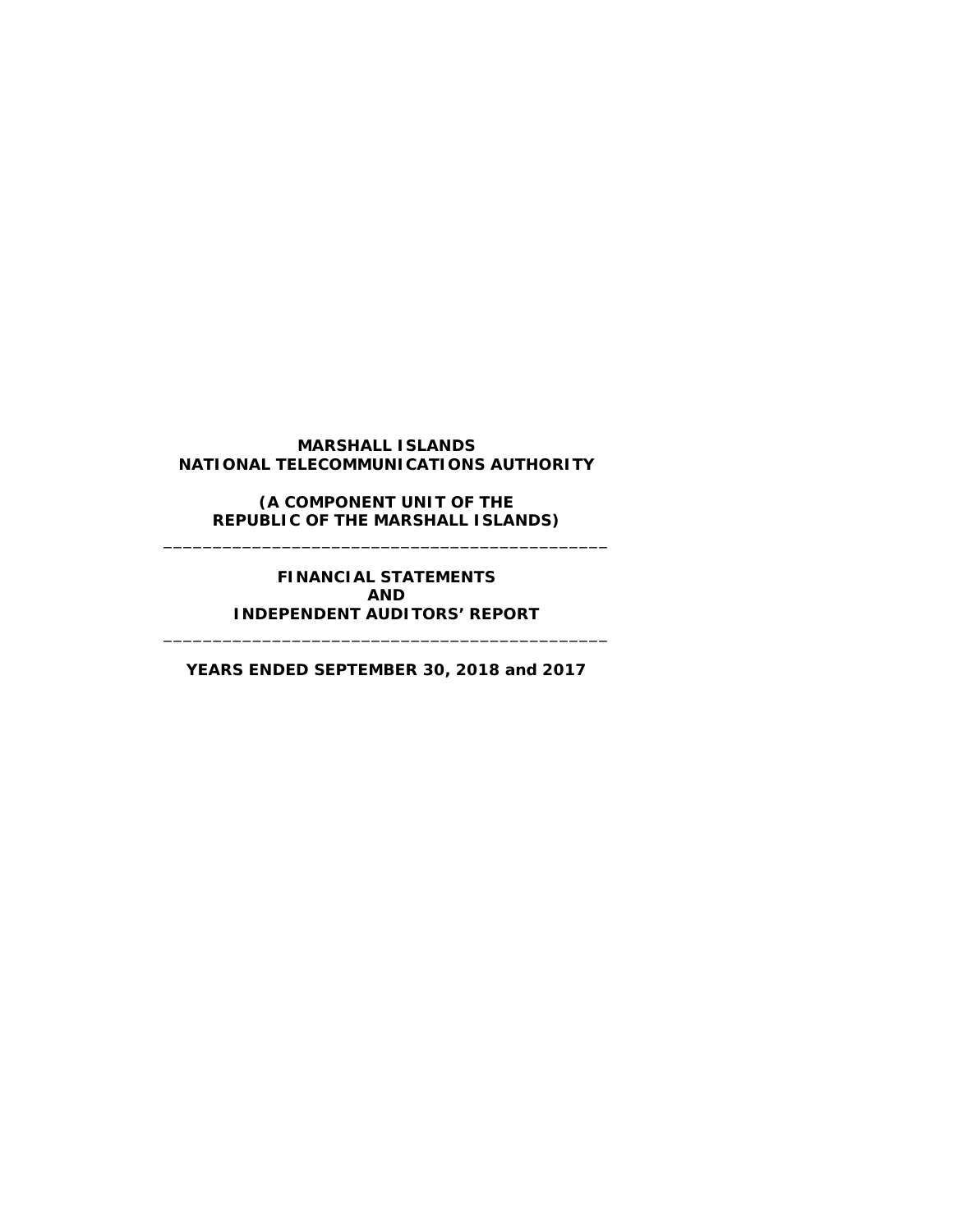### Table of Contents Years Ended September 30, 2018 and 2017

|     |                                                                                                                                                                                            | Page No. |
|-----|--------------------------------------------------------------------------------------------------------------------------------------------------------------------------------------------|----------|
| Ι.  | Independent Auditors' Report                                                                                                                                                               | 1        |
| П.  | Management's Discussion and Analysis                                                                                                                                                       | 3        |
| HL. | <b>Financial Statements:</b>                                                                                                                                                               |          |
|     | <b>Statements of Net Position</b>                                                                                                                                                          | 10       |
|     | Statements of Revenues and Expenses                                                                                                                                                        | 11       |
|     | Statements of Changes in Net Position                                                                                                                                                      | 12       |
|     | <b>Statements of Cash Flows</b>                                                                                                                                                            | 13       |
|     | Notes to Financial Statements                                                                                                                                                              | 14       |
| IV. | Independent Auditors' Report on Internal Control Over Financial<br>Reporting and on Compliance and Other Matters Based on an<br>Audit of Financial Statements Performed in Accordance With |          |
|     | Government Auditing Standards                                                                                                                                                              | 26       |
|     | Schedule of Findings and Responses                                                                                                                                                         | 28       |
|     | Unresolved Prior Year Findings                                                                                                                                                             | 30       |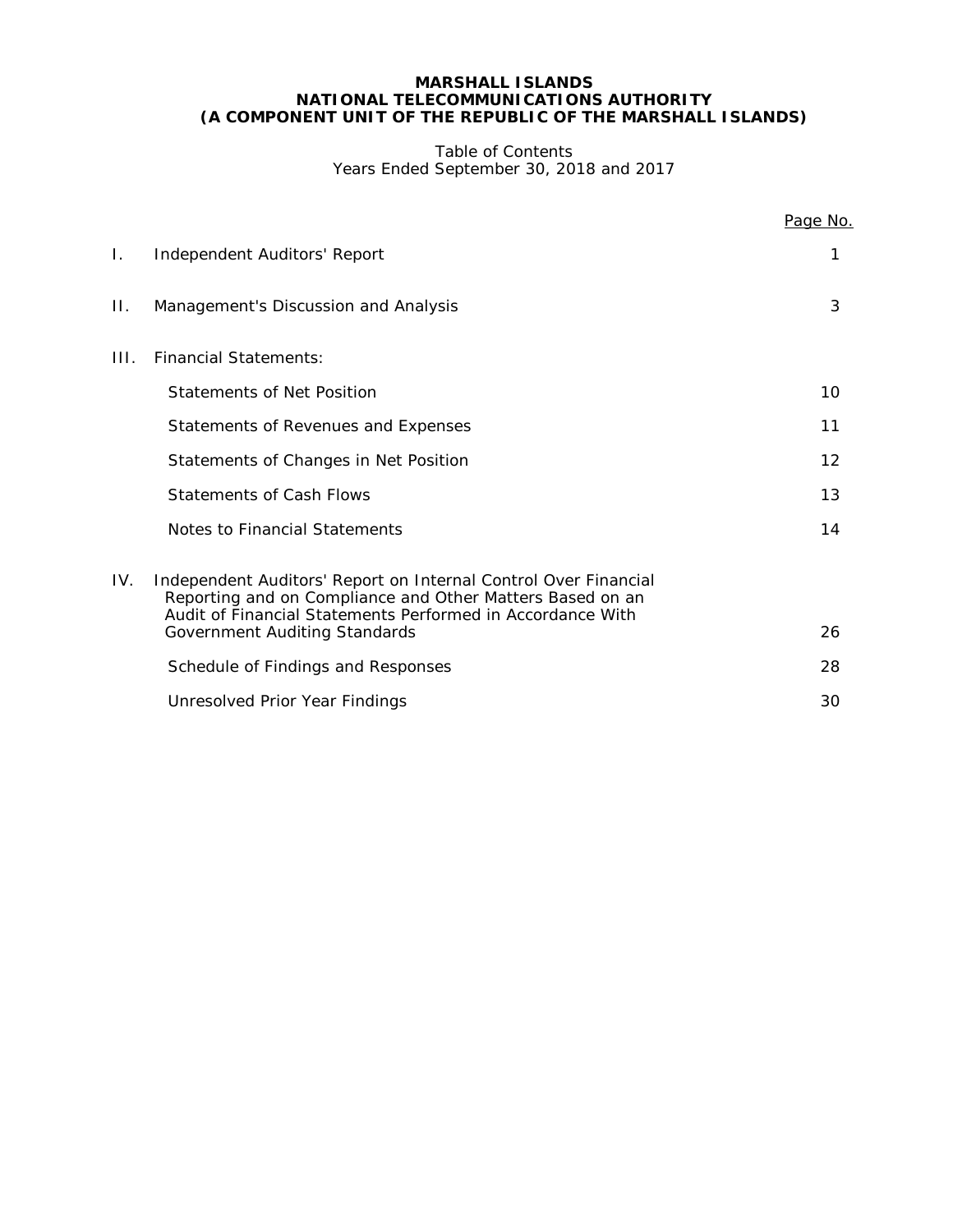# **Deloitte.**

Deloitte & Touche LLP 361 South Marine Corps Drive Tamuning, GU 96913-3973 USA

Tel: +1 (671) 646-3884 Fax: +1 (671) 649-4265

www.deloitte.com

# **INDEPENDENT AUDITORS' REPORT**

Board of Directors Marshall Islands National Telecommunications Authority:

# **Report on the Financial Statements**

We have audited the accompanying financial statements of the Marshall Islands National Telecommunications Authority (NTA), a component unit of the Republic of the Marshall Islands, which comprise the statements of net position as of September 30, 2018 and 2017, and the related statements of revenues, expenses, and changes in net position and cash flows for the years then ended, and the related notes to the financial statements.

# *Management's Responsibility for the Financial Statements*

Management is responsible for the preparation and fair presentation of these financial statements in accordance with accounting principles generally accepted in the United States of America; this includes the design, implementation, and maintenance of internal control relevant to the preparation and fair presentation of financial statements that are free from material misstatement, whether due to fraud or error.

### *Auditors' Responsibility*

Our responsibility is to express an opinion on these financial statements based on our audits. We conducted our audits in accordance with auditing standards generally accepted in the United States of America and the standards applicable to financial audits contained in *Government Auditing Standards*, issued by the Comptroller General of the United States. Those standards require that we plan and perform the audit to obtain reasonable assurance about whether the financial statements are free from material misstatement.

An audit involves performing procedures to obtain audit evidence about the amounts and disclosures in the financial statements. The procedures selected depend on the auditor's judgment, including the assessment of the risks of material misstatement of the financial statements, whether due to fraud or error. In making those risk assessments, the auditor considers internal control relevant to the entity's preparation and fair presentation of the financial statements in order to design audit procedures that are appropriate in the circumstances, but not for the purpose of expressing an opinion on the effectiveness of the entity's internal control. Accordingly, we express no such opinion. An audit also includes evaluating the appropriateness of accounting policies used and the reasonableness of significant accounting estimates made by management, as well as evaluating the overall presentation of the financial statements.

We believe that the audit evidence we have obtained is sufficient and appropriate to provide a basis for our audit opinion.

# *Opinion*

In our opinion, the financial statements referred to above present fairly, in all material respects, the financial position of NTA as of September 30, 2018 and 2017, and the changes in its financial position and its cash flows for the years then ended in accordance with accounting principles generally accepted in the United States of America.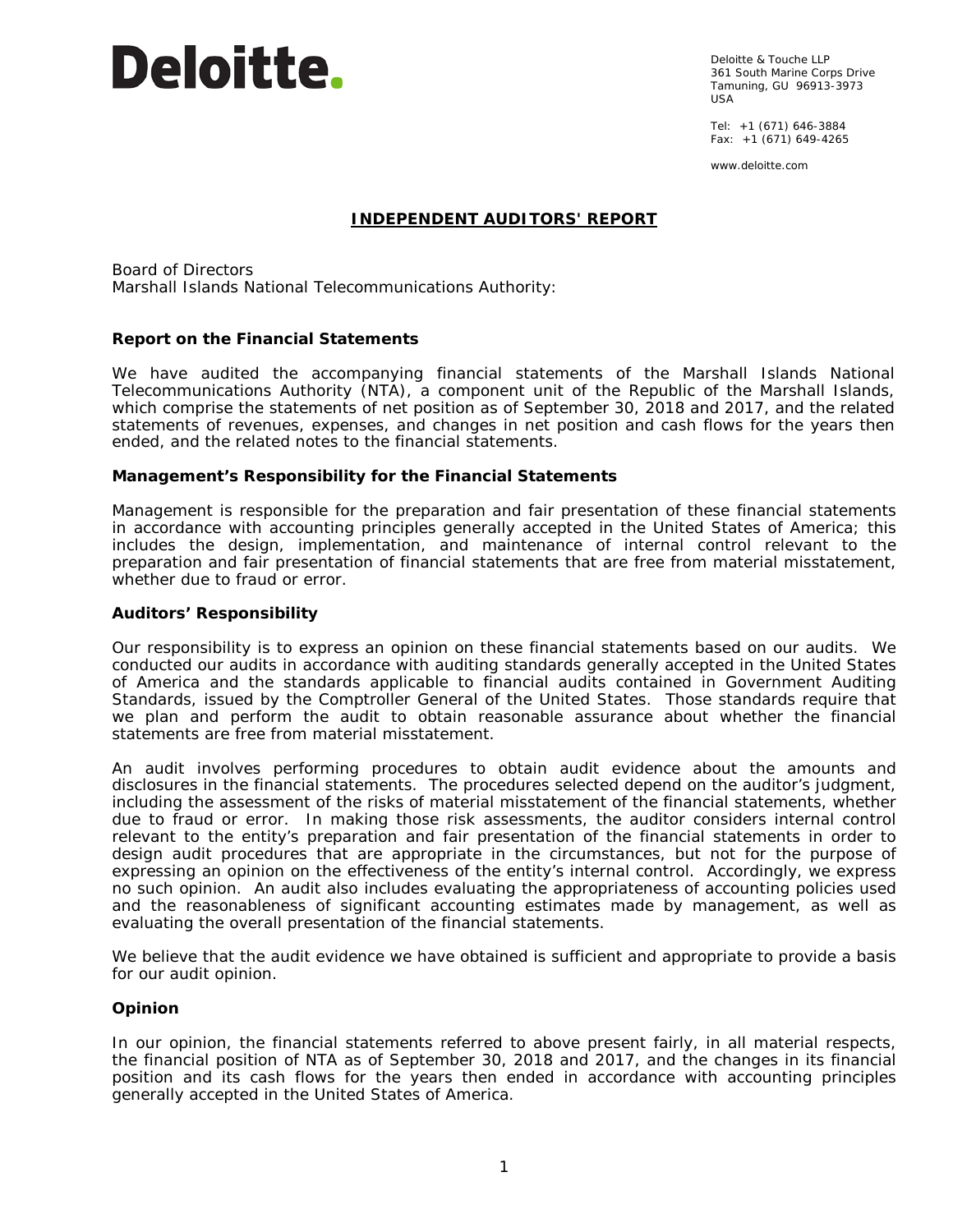# **Deloitte.**

# *Other Matters*

### *Required Supplementary Information*

Accounting principles generally accepted in the United States of America require that the Management's Discussion and Analysis on pages 3 through 9 be presented to supplement the financial statements. Such information, although not a part of the financial statements, is required by the Governmental Accounting Standards Board who considers it to be an essential part of financial reporting for placing the financial statements in an appropriate operational, economic, or historical context. This supplementary information is the responsibility of NTA's management. We have applied certain limited procedures to the required supplementary information in accordance with auditing standards generally accepted in the United States of America, which consisted of inquiries of management about the methods of preparing the information and comparing the information for consistency with management's responses to our inquiries, the financial statements, and other knowledge we obtained during our audit of the financial statements. We do not express an opinion or provide any assurance on the information because the limited procedures do not provide us with sufficient evidence to express an opinion or provide any assurance.

# **Other Reporting Required by** *Government Auditing Standards*

In accordance with *Government Auditing Standards*, we have also issued our report dated April 30, 2019 on our consideration of NTA's internal control over financial reporting and on our tests of its compliance with certain provisions of laws, regulations, contracts, and grant agreements and other matters. The purpose of that report is solely to describe the scope of our testing of internal control over financial reporting and compliance and the results of that testing, and not to provide an opinion on the effectiveness of NTA's internal control over financial reporting or on compliance. That report is an integral part of an audit performed in accordance with *Government Auditing Standards* in considering NTA's internal control over financial reporting and compliance.

Varket

April 30, 2019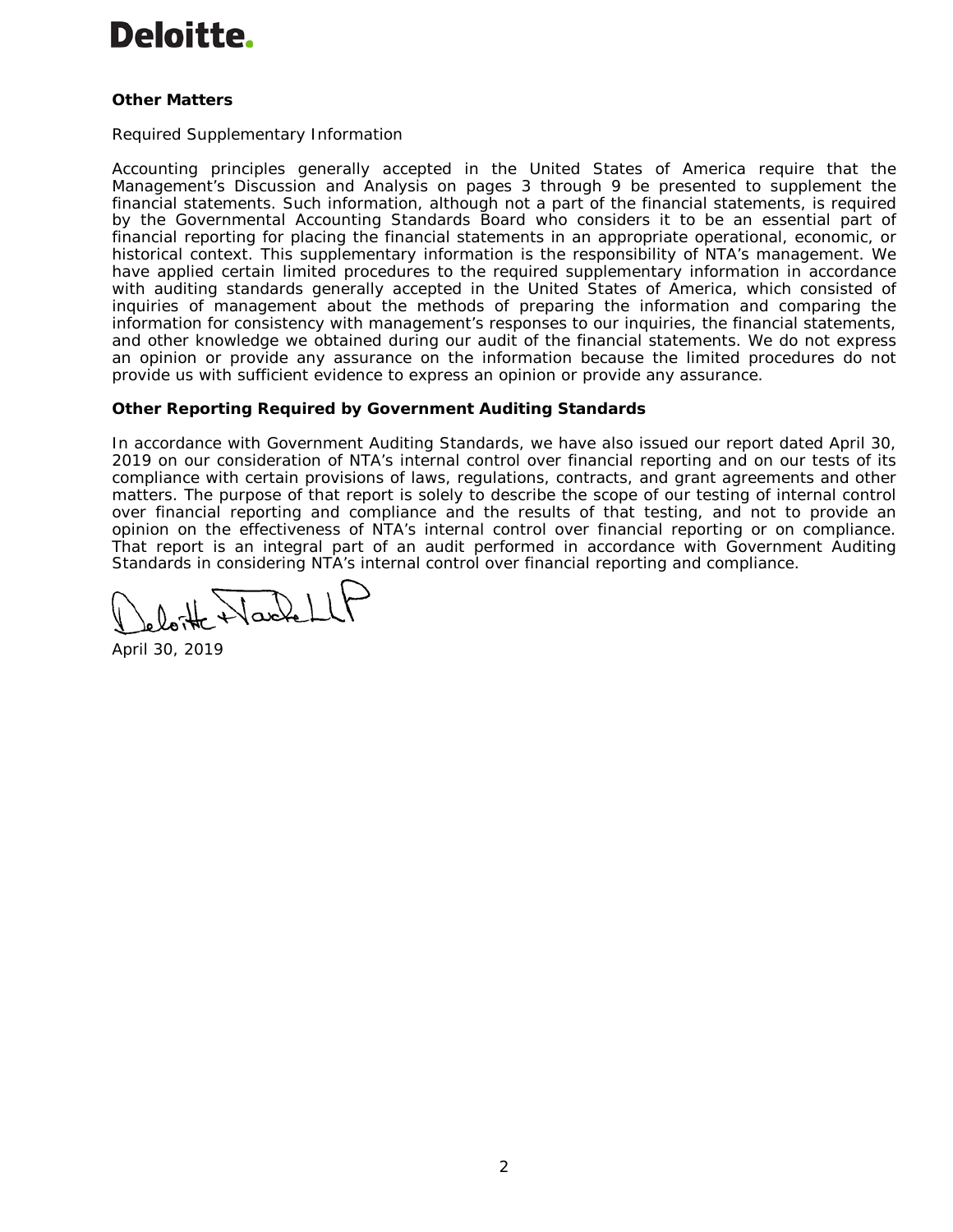Management's Discussion and Analysis Years Ended September 30, 2018 and 2017

The Marshall Islands National Telecommunications Authority (NTA) is pleased to present its financial statements for fiscal year 2018 with fiscal years 2017 and 2016 prior year data presented for comparative purposes. The following unaudited management's discussion and analysis (MD&A) is required supplementary information.

There are four financial statements presented: the statement of net position, the statement of revenues and expenses, the statement of changes in net position, and the statement of cash flows.

This discussion and analysis of NTA's financial statements provides an overview of its financial activities for the year.

#### **Statement of Net Position**

The statement of net position presents the assets, liabilities, and net position as of the end of the fiscal year. The statement of net position is a point of time financial statement. The purpose of the statement of net position is to present to the readers of the financial statements a fiscal snapshot of the Company. The statement of net position presents end of year data concerning assets (current and noncurrent), liabilities (current and noncurrent), and net position (assets minus liabilities). Significant statement of net position items are discussed in the footnotes to the financial statements.

From the data presented, readers of this statement of net position are able to determine the assets available to continue in the operation of the Company. They also are able to determine how much the Company owes vendors, investors and lending institutions. Finally, the statement of net position provides a picture of the net position (assets minus liabilities), which is a useful indicator of whether the financial position of the Company is improving or deteriorating.

A summary of the Condensed Statements of the Net Position for 2018, 2017 and 2016 follows:

|                                    | 2018            | 2017         | 2016         |
|------------------------------------|-----------------|--------------|--------------|
| Assets:                            |                 |              |              |
| Current and other assets           | 4,001,390<br>S. | \$4,472,213  | \$3,910,077  |
| Capital assets                     | 24,512,525      | 24,905,204   | 26,613,211   |
| Total assets                       | \$28,513,915    | \$29,377,417 | \$30,523,288 |
| Liabilities:                       |                 |              |              |
| Current and other liabilities      | 2,131,381       | 1,946,999    | 1,651,744    |
| Long-term debt                     | 20,434,230      | 22,091,717   | 24,581,466   |
| <b>Total liabilities</b>           | 22,565,611      | 24,038,716   | 26,233,210   |
| Net Position:                      |                 |              |              |
| Net Investment in capital assets   | 4,078,295       | 2,813,487    | 2,031,745    |
| Unrestricted net position          | 1,870,009       | 2,525,214    | 2,258,333    |
| Total net position                 | 5,948,304       | 5,338,701    | 4,290,078    |
| Total liabilities and net position | \$28,513,915    | \$29,377,417 | \$30,523,288 |

The total assets of NTA decreased by \$1,145,871 from 2016 to 2017 and further decreased by \$863,502 from 2017 to 2018.

Net current assets increased by \$562,136 from 2016 to 2017 but decreased by \$470,823 from 2017 to 2018. Cash and certificates of deposit increased by \$17,297 from 2016 to 2017 but decreased by \$317,344 from 2017 to 2018. Net accounts receivable increased by \$156,205 from 2016 to 2017 and further increased by \$112,279 from 2017 to 2018. Other receivables increased by \$320,790 from 2016 to 2017 but decreased by \$304,621 from 2017 to 2018.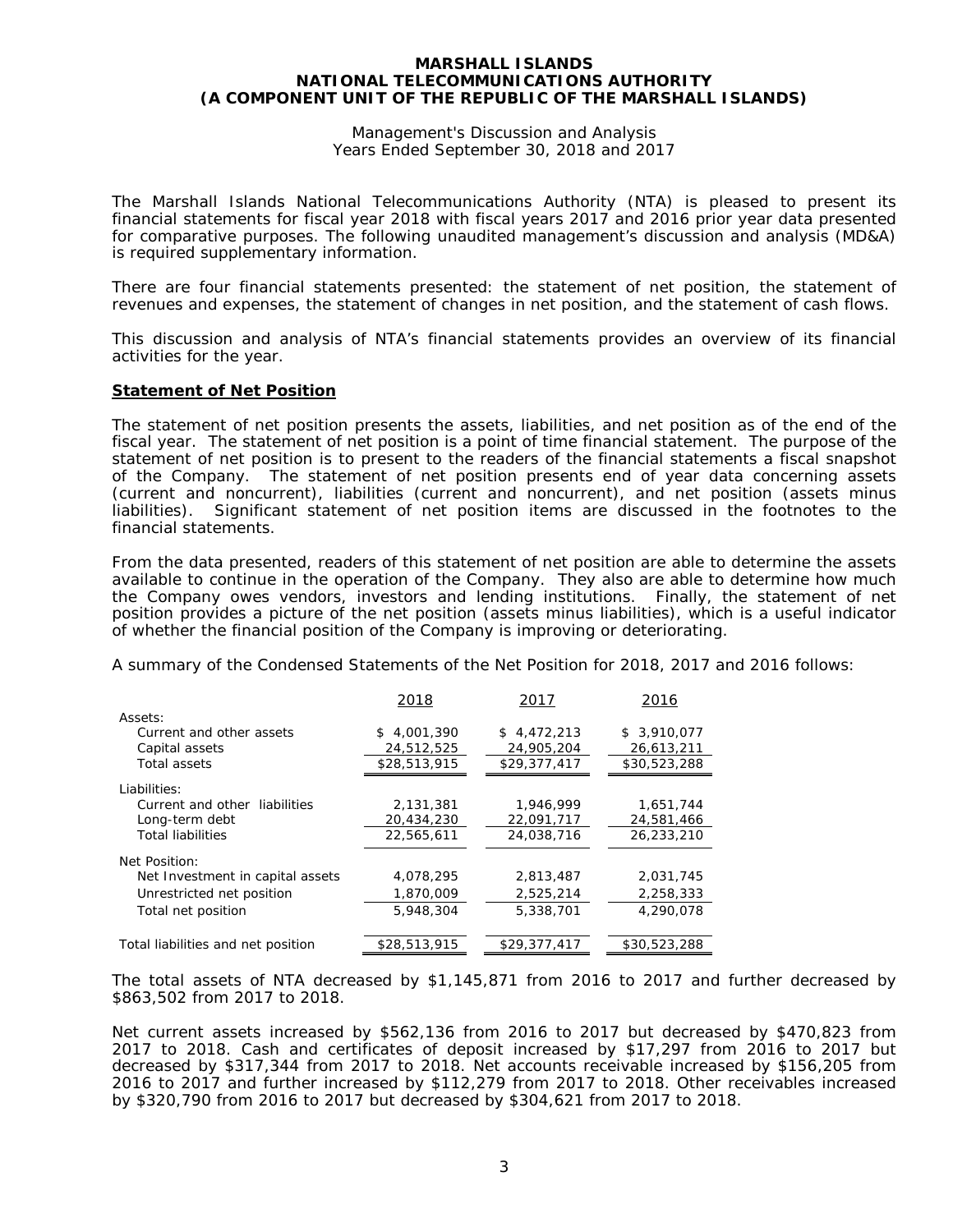Management's Discussion and Analysis Years Ended September 30, 2018 and 2017

Telecommunications plant in service decreased by \$1,292,332 from 2016 to 2017 and further decreased by \$1,593,644 from 2017 to 2018. These decreases are the result of depreciation expense recognized by NTA of \$2,493,037 in 2017 and \$2,501,353 in 2018 offset by plant additions and transfers from plant under construction of \$1,204,805 in 2017 and \$1,012,190 in 2018. Net plant under construction decreased by \$155,672 from 2016 to 2017 and increased by \$1,460,969 from 2017 to 2018.

Total liabilities of NTA decreased by \$2,194,494 from 2016 to 2017 and further decreased by \$1,473,105 from 2017 to 2018.

Net current liabilities, excluding long-term debt, increased by \$295,255 from 2016 to 2017 and further increased by \$184,382 from 2017 to 2018. Accounts payable, contracts payable and customer deposits increased by \$382,408 from 2016 to 2017 and further increased by \$154,691 from 2017 to 2018.

Long-term debt decreased by \$2,489,749 from 2016 to 2017 and further decreased by \$1,657,487 from 2017 to 2018. Specifically, NTA reduced its debt with RUS by \$2,489,749 in 2017 and \$1,657,487 in 2018. This was made possible through operating cash subsidies received from RepMar of \$2,182,400 in 2017 and \$1,500,000 in 2018.

#### **Statement of Revenues, Expenses, and Changes in Net Position**

Total net position of NTA is affected by the changes in both assets and liabilities resulting in an increase in net position of \$1,046,933 in 2017 and \$607,953 in 2018.

Changes in total net position as presented on the statement of net position and stockholders' equity are based on the activity presented in the statement of revenues, expenses, and changes in net position. The purpose of the statement is to present the revenues received by NTA, both operating and non-operating, and expenses paid by NTA, operating and non-operating, and other revenues, expense, gains, and losses received or spent by NTA.

Generally speaking, operating revenues are received for providing telecommunications goods and services to various customers. Operating expenses are those expenses paid to acquire or produce the goods or services provided in return for the operating revenues and to carry out the mission of NTA. Non-operating revenues are revenues received for which goods or services are not provided.

For example, investment income is non-operating because it is earned without providing telecommunications goods or services.

The statement of revenues and expenses reflects an improvement in 2017 over 2016 and further improvement in 2018 over 2017. NTA was able to make a profit from its operations in 2018. In the two previous years, 2017 and 2016, NTA reported a loss.

It is important to note that at the end of December 2016 and for most of January 2017, repair work was done on the HANTRU1 fiber optic cable, which connects NTA to Guam. The repair on the fiber cable required NTA to provision additional satellite bandwidth to keep the Marshall Islands connected to the world wide web. Because of satellite bandwidth costs, NTA was only able to provision 100 Mbps during the repair period, which led the NTA Board to decide not to charge customers for Internet usage for the entire month of January 2017. All cost associated with the fiber optic cable repair totaled \$614,000. The unbudgeted expenses relating to the HANTRU1 repair had an impact on NTA's operations in 2017.

In addition, NTA extended a 30 percent discount to all television subscribers because the number of channels broadcast on its TV service were reduced by almost half due to equipment and technical issues. As a result, NTA suffered additional revenue losses for the year because of the extended discount. The TV service discount continued in 2018.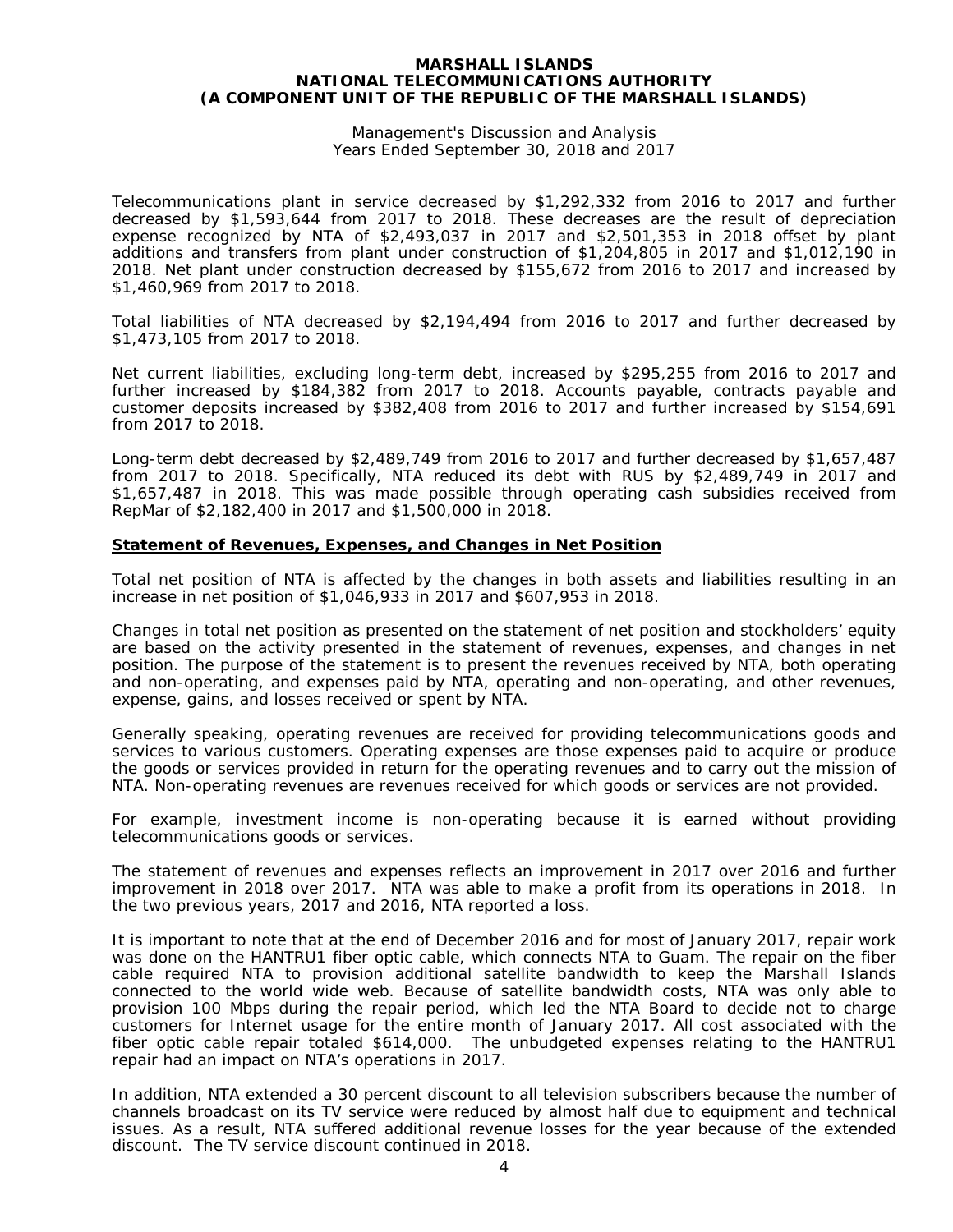Management's Discussion and Analysis Years Ended September 30, 2018 and 2017

A summary of the Condensed Statements of Revenues and Expenses for 2018, 2017 and 2016 follows:

|                        | 2018            | 2017        | 2016        |
|------------------------|-----------------|-------------|-------------|
| Revenues:              |                 |             |             |
| Operating revenues     | 8,313,644<br>S. | \$8,453,946 | \$8,530,097 |
| Non-operating revenues | 1,517,749       | 2,200,897   | 1,669,134   |
| Total revenues         | 9,831,393       | 10,654,843  | 10,199,231  |
| Expenses:              |                 |             |             |
| Operating expenses     | 8,273,497       | 8,508,634   | 8,640,811   |
| Non-operating expenses | 949,943         | 1,099,276   | 1,254,461   |
| Total expenses         | 9,223,440       | 9,607,910   | 9,895,272   |
| Change in net position | \$<br>607.953   | .046.933    | 303,959     |

Total operating expenses decreased by \$132,177 from 2016 to 2017 and further decreased by \$235,137 from 2017 to 2018.

Depreciation expense decreased by \$38,080 from 2016 to 2017, but increased by \$8,316 from 2017 to 2018 due to NTA's GSM and network upgrades.

Net plant specific expenses decreased by \$58,362 in 2017 and further decreased by \$84,311 in 2018. These decreases were primarily due to higher expenses for plant related and cellular system upgrade incurred in prior years. Net plant non-specific expenses increased by \$227,396 in 2017 but decreased by \$128,899 in 2018. Corporate operations expenses decreased by \$221,754 in 2017 and further decreased by \$77,776 in 2018 for general and administrative expenses. Customer operations expenses decreased by \$41,377 in 2017 and further decreased by \$56,479 in 2018 due to lower purchase of cell and subscriber identification module *(SIM)* cards.

Non-operating revenues increased by \$531,763 in 2017 but decreased by \$683,148 in 2018 while non-operating expenses decreased by \$155,855 in 2017 and further decreased by \$149,333 in 2018. The change in non-operating revenues is primarily due to a change in RepMar loan subsidies received by NTA. The successive receipt of RUS loan subsidies from RepMar is a potential gamechanger to revitalize the operation. A summary of loan subsidies received by NTA for 2018, 2017 and 2016 follows:

|                                      | 2018        | 2017                                | 2016        |
|--------------------------------------|-------------|-------------------------------------|-------------|
| Cash subsidies<br>Non-cash subsidies |             | \$1,500,000 \$2,182,400 \$1,344,465 | 300,000     |
|                                      | \$1,500,000 | \$ <u>2,182,400</u>                 | \$1,644,465 |

The decrease in non-operating expenses is primarily due to a decrease in the losses recognized for retirement of capital assets. In 2015, it was determined that the billing system, which NTA had been trying to implement since 2012, would not meet the Company's needs and was written off, recording a loss of \$432,897. NTA has been using a modified Internet Service Provider (ISP) billing system for telecom billing since its telecom billing system crashed in 2011. Recently, NTA engaged the services of a billing vendor to develop a new billing system designed to meet NTA's requirements, and to provide better customer service and enhance collection. Interest expense also decreased by \$74,816 in 2017 and further decreased by \$145,233 in 2018 due to timely payment on RUS loans funded by RepMar loan subsidies.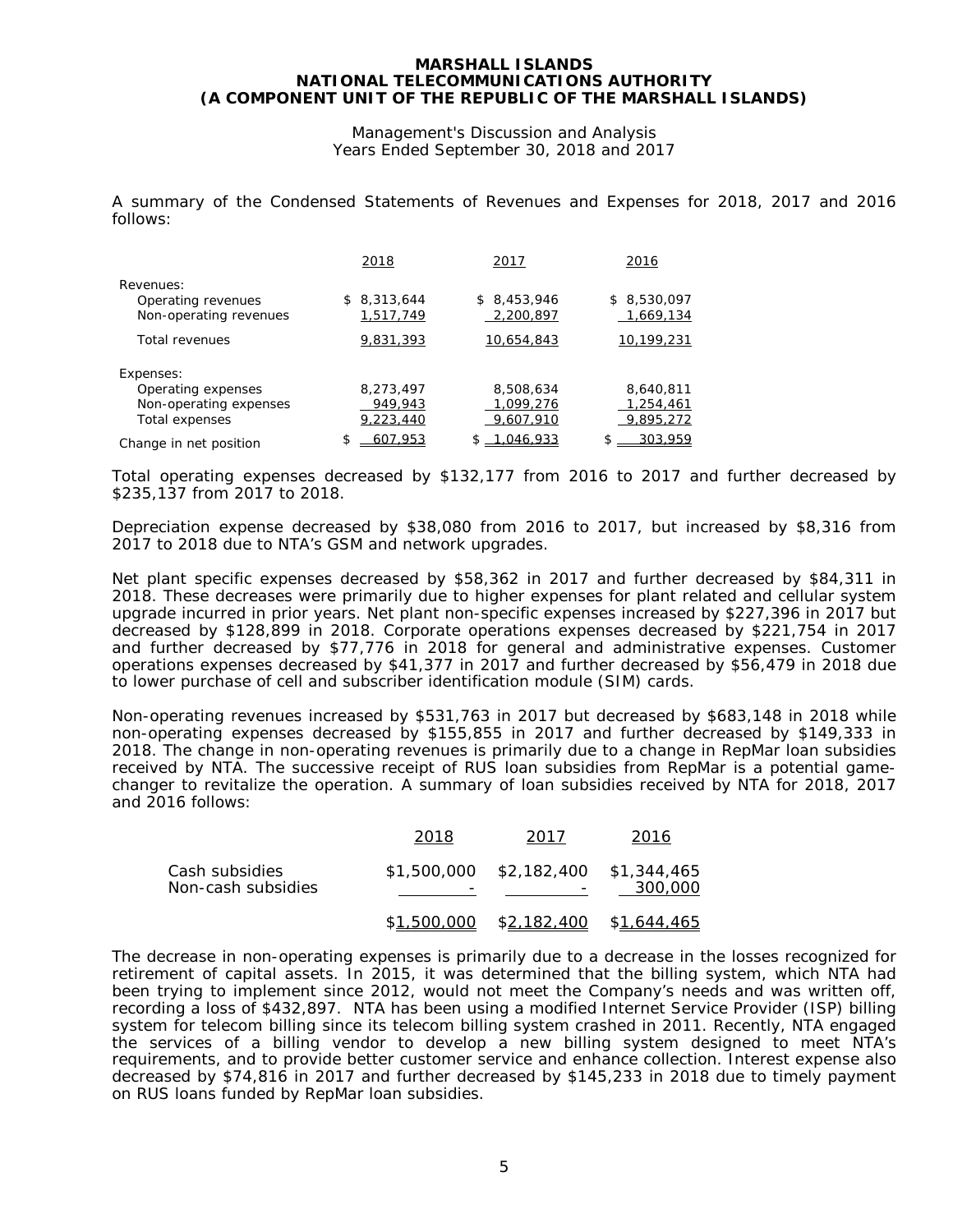Management's Discussion and Analysis Years Ended September 30, 2018 and 2017

Over a period of several years, NTA has upgraded existing services and introduced entirely new services. The introduction of modern internet services made possible by the fiber optic cable has provided businesses and residential customers with unprecedented access. But, these new services have come at the expense of revenue from local and long distance network services, which have been replaced via high-speed internet access.

Overall, NTA's revenues since the period prior to access to the transpacific fiber optic cable have averaged \$8.03M from 2008 through 2018; however, revenue increases from services from access to the cable have been offset by losses of traditional telephone, fax and internet café revenues.

NTA strives to maintain low rates by regional standards, and the result has been similar total revenues over these years despite the changes in individual revenues as technology changes the way our customers use telecommunications services. In 2014, 2016, 2017, and 2018, NTA increased customer Internet speeds at no additional cost as upgrades and to service. NTA's plans to implement cap data usage, as is common in bigger markets to limit abuse and decrease bandwidth costs, is still under review.

Since the Marshall Islands' domestic market is small, NTA has been reaching out to regional telecommunication companies to market its services. In the past, NTA had customers in Kiribati and the Solomon Islands. NTA provided satellite bandwidth to Bmobile in the Solomon Islands and TSKL in Kiribati. With management changes in these telecom companies, the respective arrangements were terminated. Recently, NTA was approached by one of the companies to explore the possibility of reviving the arrangement. In recent years, however, more of NTA's neighbors have acquired access to their own submarine fiber optic cable making it difficult for NTA to continue to market its satellite services.

In 2014, NTA began providing Internet service to Kwajalein Range Services for the U.S. Army base on Kwajalein, and expanded internet service to the University of South Pacific in Majuro. NTA's service to Kwajalein has increased over the last two to three years. As of 2018, the total bandwidth provided to Kwajalein is 1.4 Gbps.

#### **Capital Asset and Debt Administration**

#### Capital Assets

A summary of NTA's capital assets for 2018, 2017 and 2016 is presented as follows:

|                               | 2018         | 2017         | 2016         |
|-------------------------------|--------------|--------------|--------------|
| General support assets        | \$9,369,206  | \$9.367.363  | \$9,505,529  |
| Central office assets         | 13,944,366   | 13,895,380   | 13,713,046   |
| Cable and wire facilities     | 11,994,871   | 11,985,145   | 11,984,532   |
| Wireless phone assets         | 5,731,123    | 6,408,743    | 5,738,945    |
| Wireless TV assets            | 1,385,657    | 1,246,460    | 1,232,851    |
|                               | 42,425,223   | 42,903,091   | 42,174,903   |
| Less accumulated depreciation | 24,370,031   | 23,254,255   | 21,233,735   |
|                               | 18,055,192   | 19,648,836   | 20,941,168   |
| Plant under construction      | 2,123,939    | 662,970      | 818,642      |
|                               | \$20,179,131 | \$20,311,806 | \$21,759,810 |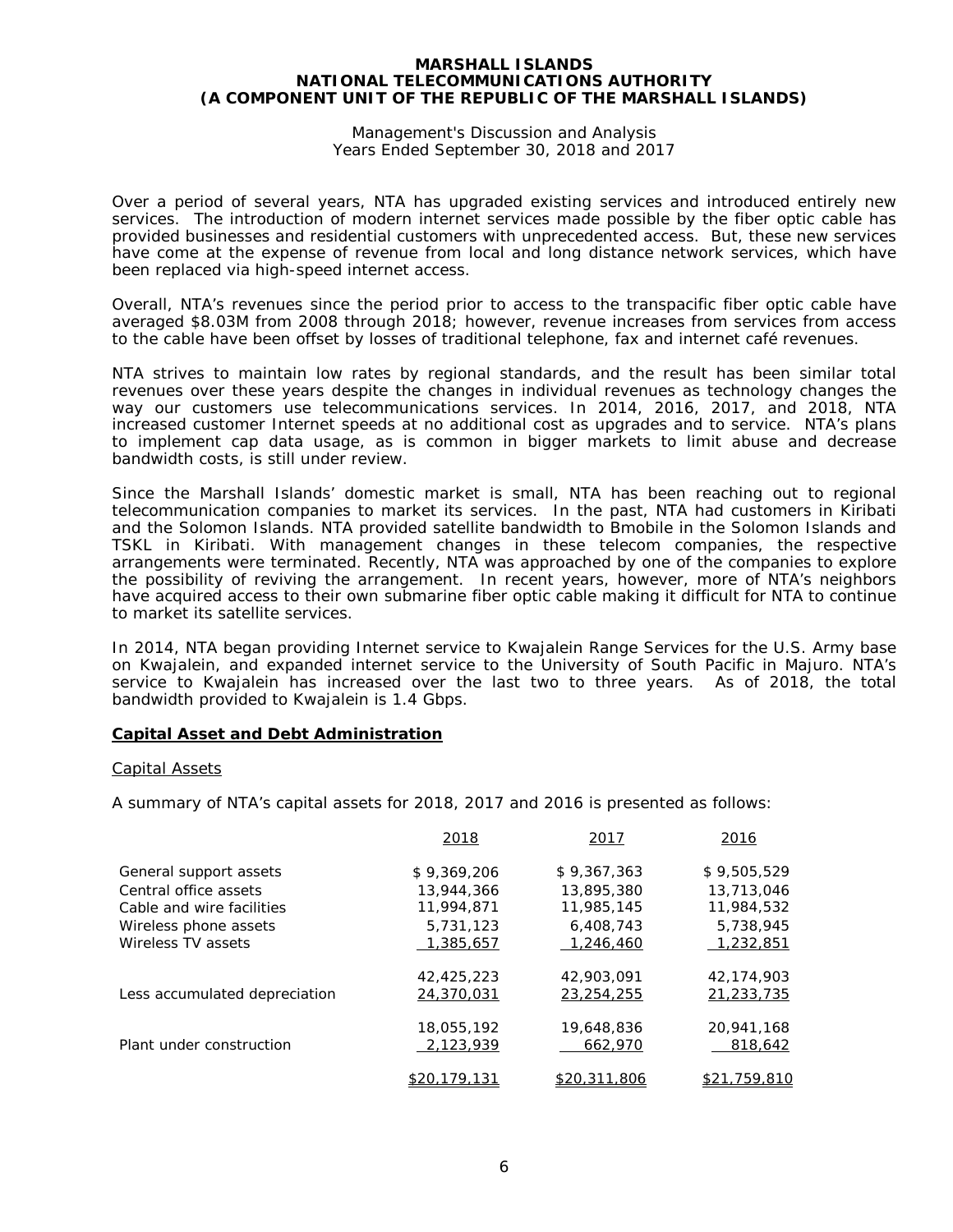Management's Discussion and Analysis Years Ended September 30, 2018 and 2017

Starting in 2013, NTA deployed its Demand Assigned Multiple Access (DAMA) system that brings modern telecommunications to the outer islands that generally do not have electricity. In 2017 and 2018, NTA started providing GSM services on the DAMA network. There are currently 3 outer island sites that have cellular service via the DAMA network. NTA plans to increase the number of DAMA GSM sites during the current fiscal year. NTA continues to work with the Ministry of Health to provide additional DAMA sites at the Ministry's outer island dispensaries to provide for better communication service between the outer island Health Aides and the main hospitals in Majuro and Ebeye.

Refer to Note 4 to the accompanying financial statements for additional discussion on NTA's capital assets.

NTA operates in a technology and capital-intensive industry and must continually upgrade and replace equipment to meet international telecommunications standards. To upgrade our aging GSM cell phone system, the Company purchased a modern digital switch. The engineers installing the switch inspected the entire GSM system, and recommended replacing old equipment and purchasing new equipment to be able to provide reliable service to all of our customers in Majuro and Ebeye. The total cost of the new switch and remote equipment will exceed \$1,000,000. Since the implementation of the fiber optic cable project in 2010 and its high debt service requirements, the Company has not had the capital to stay current with system maintenance and upgrade requirements.

In August 2016, NTA entered into a 6-year master services agreement with a vendor for the purpose of providing 4G LTE services to NTA, which NTA will re-sell to its customers. The vendor will be responsible for finance, implementation, and operation of the 4G LTE Project at no cost to NTA. Upon commencement of services, the vendor will be reimbursed from net project revenues, which are defined as new revenue generated by the project less NTA expense directly related to the project, and NTA lost revenues, which are defined as revenues lost from existing NTA services as a result of the new 4G LTE Project.

The 4G LTE service was launched on March 31, 2017.

In 2018, NTA upgraded its entire 2G GSM network, replacing all its old UltraWave equipment with newer Huawei equipment. Except for a couple of sites, the 2G GSM upgrade is completed, which has led to lesser call drops and better service quality for customers.

#### Long-Term Debt

In FY 2009, the Company entered into an \$18,500,000 RUS loan to finance part of the \$21,400,000 investment in the fiber optic cable project linking Kwajalein and Majuro to Guam. The small domestic market does not provide enough revenue opportunities to service this amount of debt, and NTA has been reliant upon government subsidies in 2012 and 2013 to meet its debt obligations. NTA did not receive any subsidies in FY2010 or 2011, and in 2012 was forced to default on the loan payments. The RepMar government as guarantor was required to make loan subsidy payments to NTA in order for NTA to make loan payments on the delinquent loans. In 2013, NTA began making reduced monthly loan payments covering slightly more than loan interest. No subsidies were provided by RepMar in 2014.

At September 30, 2015, NTA owed \$1,100,000 in RUS loan arrearages. In 2016, RepMar provided a subsidy payment of \$1,344,465 which allowed NTA to make payments on its RUS arrearages. At September 30, 2016, NTA owed \$1,218,320 in RUS loan arrearages. In 2017, RepMar provided a subsidy payment of \$2,182,400 to NTA to pay for past arrearages with RUS. In February 2017, RepMar transferred \$1,800,000 to NTA from the \$2,182,400 that was appropriated in FY2017 national budget. The transfer allowed NTA to come current with its arrearages with RUS. RepMar provided \$1,500,000 to NTA in FY18. RepMar has appropriated \$1,200,000 to NTA in the FY19 national budget for subsidy loan payments. NTA is current with its loan obligations with RUS.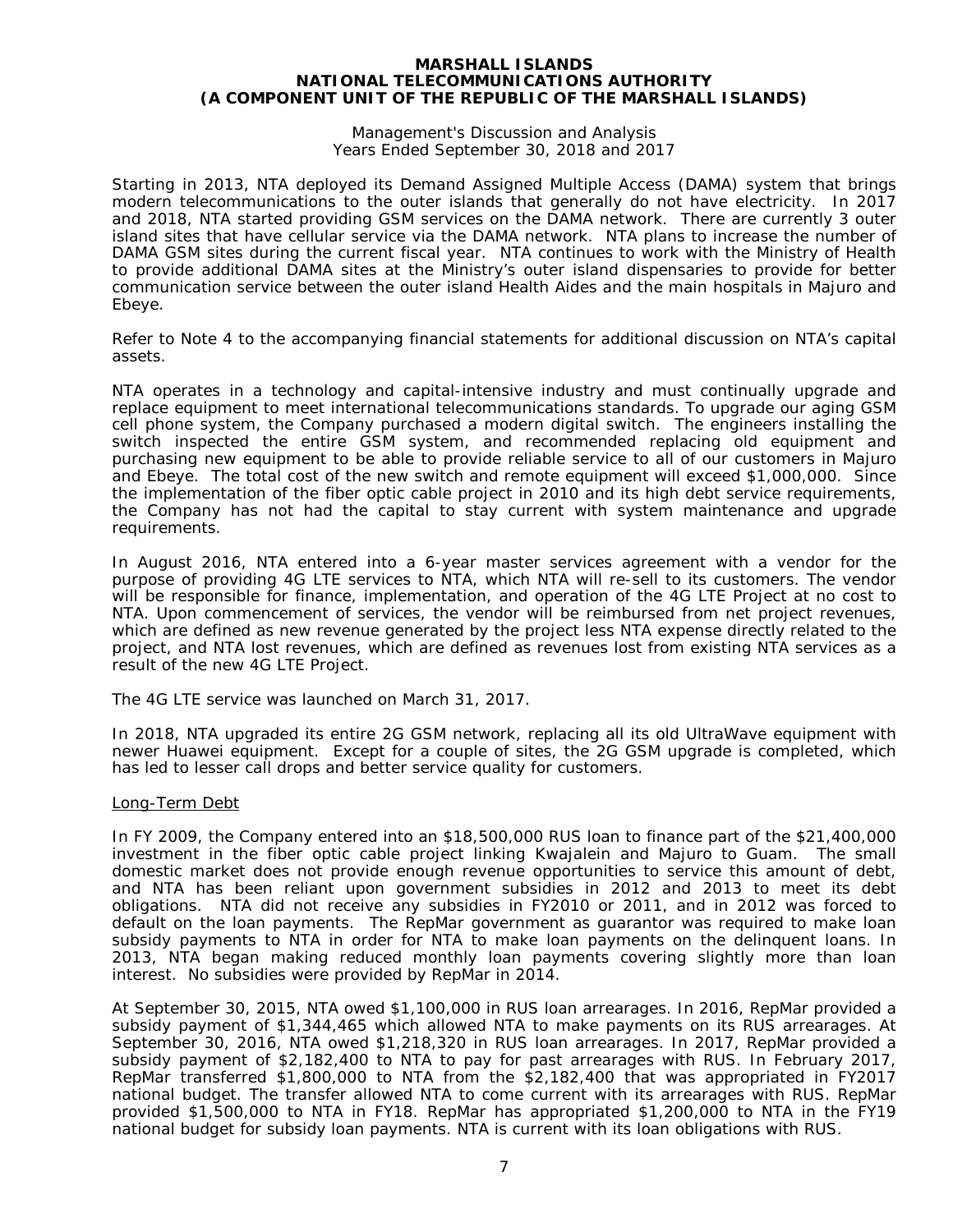Management's Discussion and Analysis Years Ended September 30, 2018 and 2017

NTA has been in discussions with RUS since its initial default in 2012. RUS has agreed to a tentative solution to ease loan terms. RepMar recently agreed to the proposed terms but this needs approval of JEMFAC. Management is working with RepMar to prepare a presentation at the next JEMFAC meeting on the new terms. JEMFAC did not agree to the new loan terms, and NTA continues to work with the RUS to come up with a new loan payment plan that would be acceptable to all parties concerned.

Under the terms of the RUS loans, NTA is required to maintain a minimum times interest earned ratio of 1.5 from December 31, 2012 until maturity of the loans, and as of September 30, 2018, was in violation of this covenant.

In 2011, NTA entered into a \$1,000,000 loan agreement with the RMI to be paid in 10 annual installments of \$100,000. It was NTA's understanding that the loan would be converted to a grant; however, because of JEMFAC opposition, the conversion never took place. NTA was unable to make repayments from 2012 through 2018 and, as a result, NTA is also currently in default. In 2016, a non-cash operating subsidy from RepMar of \$300,000 was used to partially pay the outstanding loan; however, no further payments have been made on this loan. The loan has been reclassified as a current liability as of September 30, 2018 in the amount of \$700,000.

NTA does not have any available sources of credit and has outstanding loans as discussed above, and is precluded from acquiring additional debt by the terms of the Rural Utilities Service loan.

Refer to Note 6 to the accompanying financial statements for additional discussion on NTA's longterm debt.

#### **Economic Outlook**

In 2017, RepMar and the World Bank agreed to carry out an ICT Sector Analysis and NTA Readiness Assessment to see how the telecommunications sector in the country could be improved. In March 2019, the final report from the consultants who were contracted to provide the study was presented to Cabinet and is now under review. It is not clear presently if RepMar would implement the proposed recommendations to the RMI telecommunications sector that are identified in the study.

There has been discussion that RepMar may be contemplating revisions to the national and local tax structures. Under the tax legislation, as proposed, NTA will be subject to corporate income tax, although currently exempt from the gross revenue tax. This may require an increase to rates accordingly, which may have the effect of decreasing customer usage and the Company's net revenue.

Additionally, the new tax structure will implement Value Added Tax (VAT) for the first time in the Republic, and the legislation as proposed will require NTA to assess VAT on its customers although other utilities would be exempted. NTA believes this additional tax burden to our customers will decrease customer usage and revenue. To date, no movement has been made with regard to the proposed tax revisions.

What is clear to NTA is that the sector has become much harder to operate in. Traditional revenue streams from local and long distance tariffs have decreased especially over the last 5 years due to new applications such as WhatsApp, Viber and Messenger.

For NTA to remain viable in the near and medium term, it must innovate and focus on revenue generating services such as residential DSL, leased line, WiFi Hotspots and mobile data. But to be able to provide world-class service and give its customers quality experience, NTA must invest in its core networks. This is the great challenge for NTA as it does not have adequate revenues to implement these required upgrades.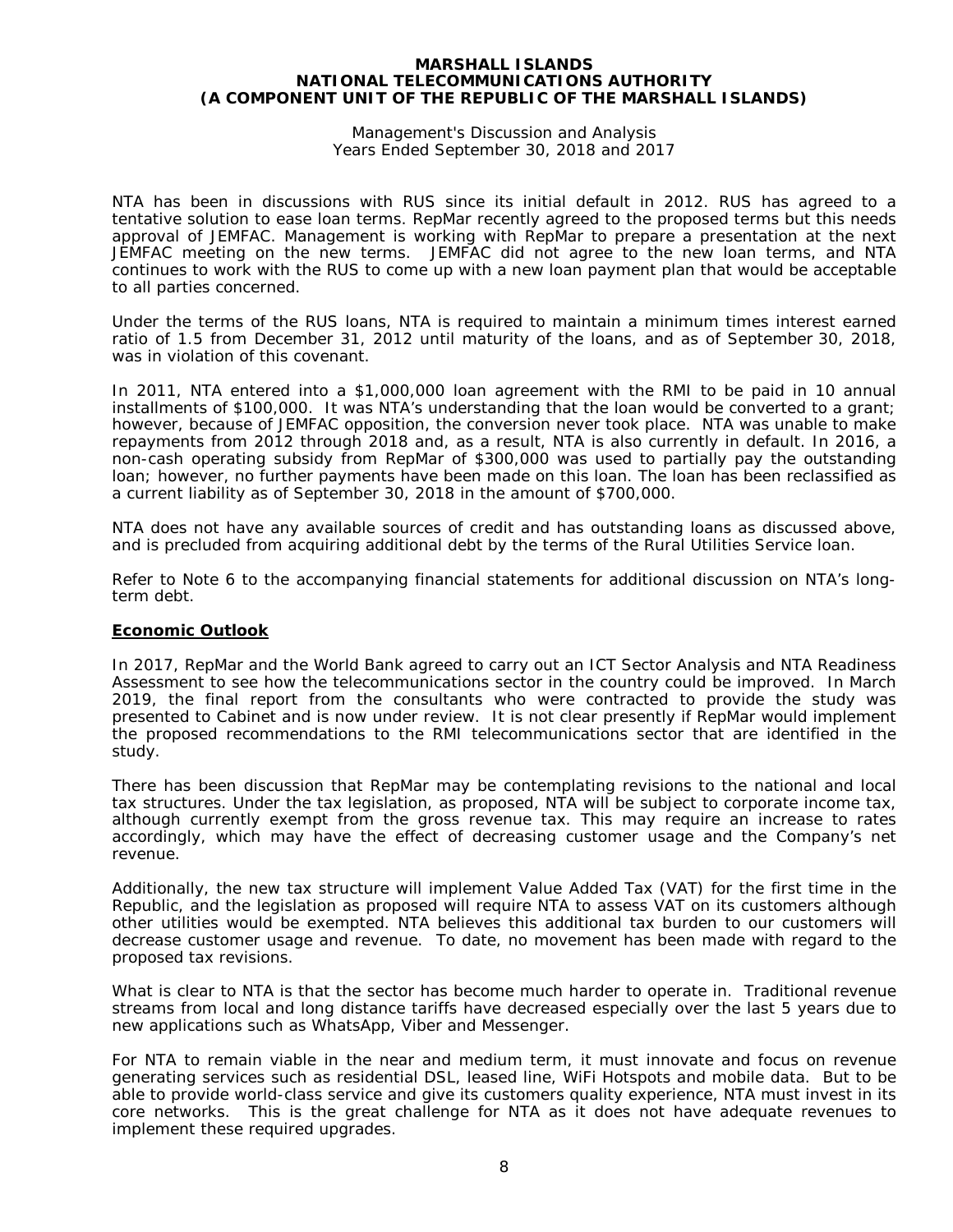Management's Discussion and Analysis Years Ended September 30, 2018 and 2017

# **Financial Contact**

This discussion and analysis is designed to provide NTA's customers and other interested parties with an overview of NTA's financial operations and financial condition. Should the reader have questions regarding the information included in this report or wishes to request additional financial information, please contact the Marshall Islands National Telecommunications Authority President/CEO at P.O. Box 1169, Majuro MH 96960.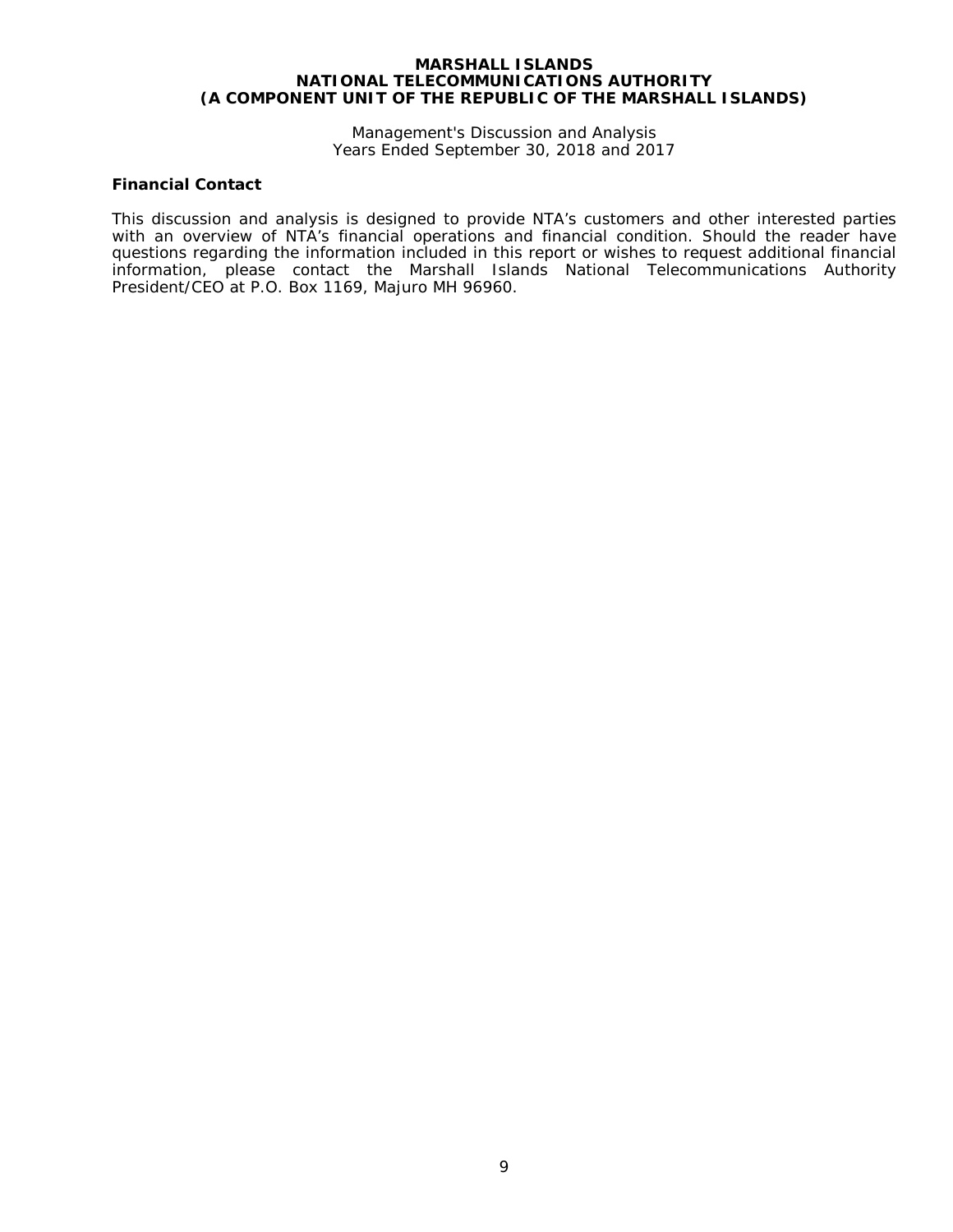#### Statements of Net Position September 30, 2018 and 2017

| <b>ASSETS</b>                                                                                                                                                                                                                              | 2018                                                                                 | 2017                                                                        |
|--------------------------------------------------------------------------------------------------------------------------------------------------------------------------------------------------------------------------------------------|--------------------------------------------------------------------------------------|-----------------------------------------------------------------------------|
| Current assets:<br>Cash and cash equivalents<br>Time certificates of deposit                                                                                                                                                               | \$<br>1,361,289 \$<br>795,934                                                        | 1,694,829<br>779,738                                                        |
| Accounts receivable, net of an allowance for doubtful accounts of \$928,340 and<br>\$750,541 at 2018 and 2017, respectively<br>Inventory<br>Other receivables<br>Other current assets                                                      | 1,124,034<br>302,431<br>320,299<br>97,403                                            | 1,011,755<br>283,424<br>624,920<br>77,547                                   |
| Total current assets                                                                                                                                                                                                                       | 4,001,390                                                                            | 4,472,213                                                                   |
| Capital assets:<br>Nondepreciable capital assets<br>Capital assets, net of accumulated depreciation<br>Indefeasible right of use, net                                                                                                      | \$<br>2,123,939<br>18,055,192<br>4,333,394<br>28,513,915 \$                          | 662,970<br>19,648,836<br>4,593,398<br>29,377,417                            |
| LIABILITIES AND NET POSITION                                                                                                                                                                                                               |                                                                                      |                                                                             |
| Current liabilities:<br>Current maturities of long-term debt<br>Accounts payable, trade<br>Contracts payable<br>Accounts payable, affiliates<br>Advance from RepMar<br>Customer deposits and advance billings<br>Other accrued liabilities | \$<br>2,443,778 \$<br>393,794<br>604,800<br>201,314<br>300,000<br>463,447<br>168,026 | 2,361,500<br>700,280<br>176,250<br>182,129<br>300,000<br>450,005<br>138,335 |
| <b>Total current liabilities</b>                                                                                                                                                                                                           | 4,575,159                                                                            | 4,308,499                                                                   |
| Long term debt, net of current portion                                                                                                                                                                                                     | 17,990,452                                                                           | 19,730,217                                                                  |
| <b>Total liabilities</b>                                                                                                                                                                                                                   | 22,565,611                                                                           | 24,038,716                                                                  |
| Commitments and contingencies                                                                                                                                                                                                              |                                                                                      |                                                                             |
| Net position:<br>Net investment in capital assets<br>Common stock, \$10 par value, 360,000 shares authorized; 317,887 shares                                                                                                               | 4,078,295                                                                            | 2,813,487                                                                   |
| issued; 317,404 and 317,328 shares outstanding at 2018 and 2017, respectively<br>Additional paid in capital<br>Treasury stock, at par value, 468 shares<br>Unrestricted                                                                    | 3,600,000<br>777,101<br>(4,680)<br>(2,502,412)                                       | 3,600,000<br>775,451<br>(4,680)<br>(1,845,557)                              |
| Total net position                                                                                                                                                                                                                         | 5,948,304                                                                            | 5,338,701                                                                   |
|                                                                                                                                                                                                                                            | 28,513,915 \$                                                                        | 29,377,417                                                                  |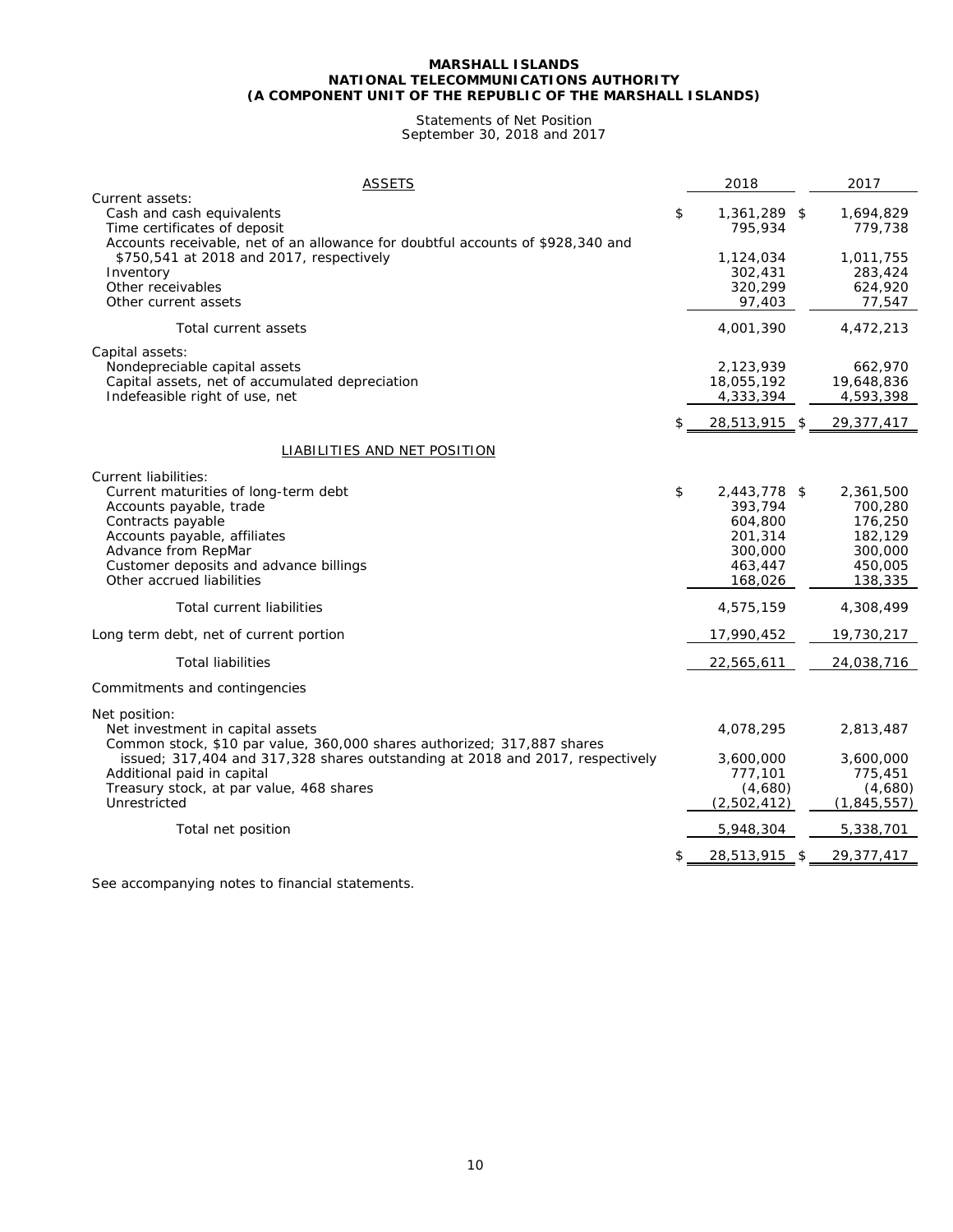#### Statements of Revenues and Expenses Years Ended September 30, 2018 and 2017

|                                                                                                                                                                                                                | 2018                                                                                    | 2017                                                                |
|----------------------------------------------------------------------------------------------------------------------------------------------------------------------------------------------------------------|-----------------------------------------------------------------------------------------|---------------------------------------------------------------------|
| Operating revenues:<br>Private line access<br>Local cellular network services<br>Local network services<br>Long distance network services<br>Wireless television services<br>Miscellaneous<br>Bad debt expense | \$<br>4,771,562 \$<br>1,943,520<br>853,682<br>690.742<br>170,061<br>61,876<br>(177,799) | 4,332,368<br>2,016,176<br>812,845<br>1,047,527<br>157.051<br>87.979 |
| Total operating revenues                                                                                                                                                                                       | 8,313,644                                                                               | 8,453,946                                                           |
| Operating expenses:<br>Plant specific operations<br>Depreciation and amortization<br>Plant nonspecifc operations<br>Consumer operations<br>Corporate operations<br>Loss on impairment of capital assets        | 2,797,016<br>2.760.887<br>1,489,816<br>619,478<br>501.819<br>104,481                    | 2,881,327<br>2,753,040<br>1,618,715<br>675,957<br>579,595           |
| Total operating expenses                                                                                                                                                                                       | 8,273,497                                                                               | 8,508,634                                                           |
| Income (loss) from operations                                                                                                                                                                                  | 40,147                                                                                  | (54, 688)                                                           |
| Nonoperating revenues (expenses):<br>Operating grant from RepMar<br>Interest and dividends<br>Loss on retirement of capital assets<br>Interest expense                                                         | 1,500,000<br>17,749<br>(949, 943)                                                       | 2,182,400<br>18,497<br>(4, 100)<br>(1,095,176)                      |
| Total nonoperating revenues, net                                                                                                                                                                               | 567,806                                                                                 | 1,101,621                                                           |
| Change in net position                                                                                                                                                                                         | 607,953 \$                                                                              | 1,046,933                                                           |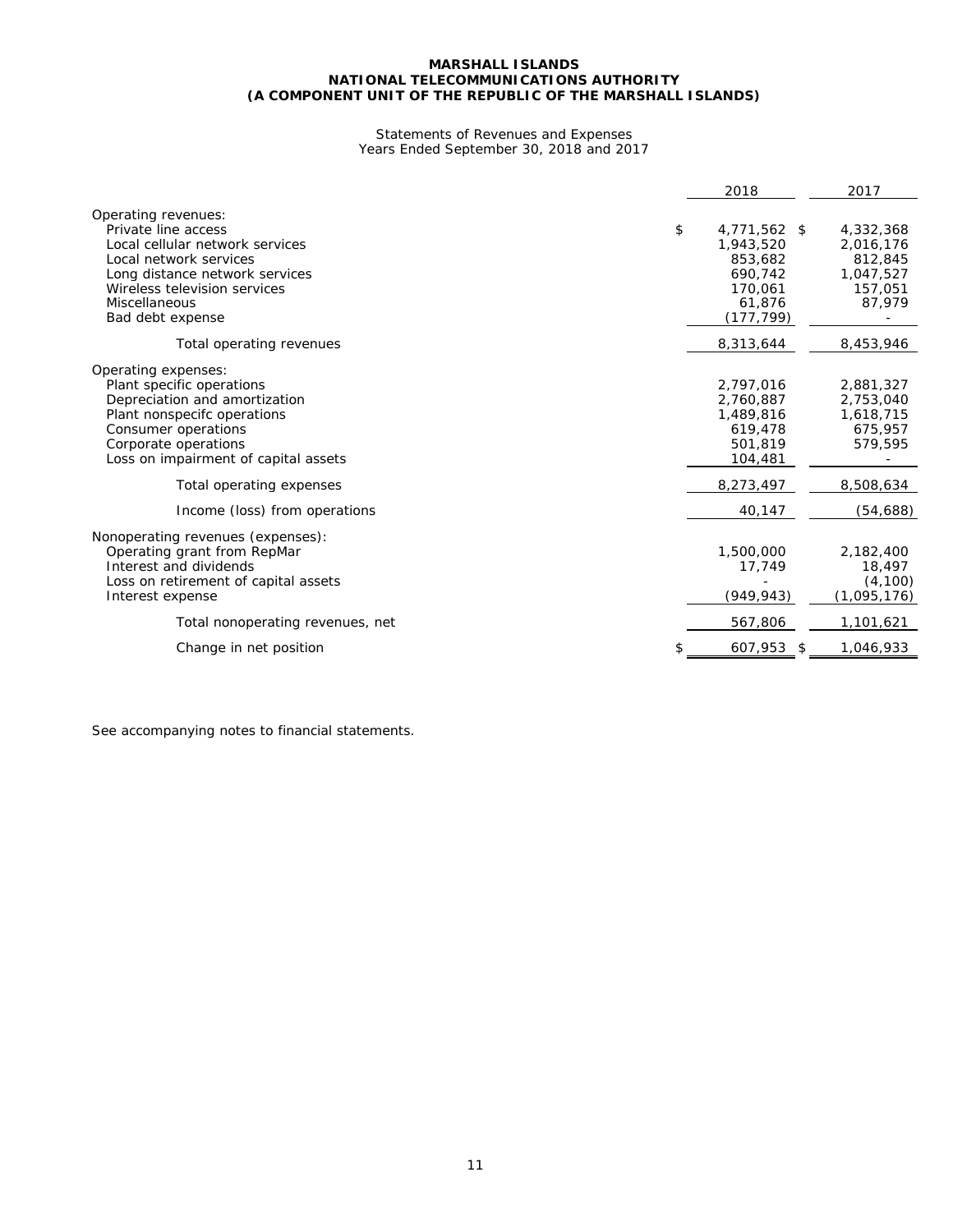#### Statements of Changes in Net Position September 30, 2018 and 2017

|                                                                                                                      |    | <b>Net</b><br>investment in<br>capital assets | Common<br>stock | Additional<br>paid in<br>capital | Treasury<br>stock  | Unrestricted               | Total     |
|----------------------------------------------------------------------------------------------------------------------|----|-----------------------------------------------|-----------------|----------------------------------|--------------------|----------------------------|-----------|
| Balance, October 1, 2016                                                                                             | S. | 2.031.745<br>\$                               | 3,600,000       | \$<br>773,761 \$                 | $(4,680)$ \$       | $(2, 110, 748)$ \$         | 4,290,078 |
| Sale of 72 shares of common<br>stock for cash, less stock<br>subscriptions receivable and<br>par value due to RepMar |    |                                               |                 | 1,690                            |                    |                            | 1,690     |
| 2017 change in net<br>investment in capital assets<br>and indefeasible rights of use                                 |    | 781,742                                       |                 |                                  |                    | (781, 742)                 |           |
| Change in net position                                                                                               |    |                                               |                 |                                  |                    | 1,046,933                  | 1,046,933 |
| Balance, September 30, 2017                                                                                          | \$ | 2,813,487 \$                                  | 3,600,000 \$    | 775,451                          | \$<br>$(4,680)$ \$ | $(1,845,557)$ \$ 5,338,701 |           |
| Balance, October 1, 2017                                                                                             | S. | 2,813,487<br>\$                               | 3,600,000       | \$<br>775,451 \$                 | $(4,680)$ \$       | $(1,845,557)$ \$           | 5,338,701 |
| Sale of 76 shares of common<br>stock for cash, less stock<br>subscriptions receivable and<br>par value due to RepMar |    |                                               |                 | 1,650                            |                    |                            | 1,650     |
| 2018 change in net<br>investment in capital assets<br>and indefeasible rights of use                                 |    | 1,264,808                                     |                 |                                  |                    | (1, 264, 808)              |           |
| Change in net position                                                                                               |    |                                               |                 |                                  |                    | 607,953                    | 607,953   |
| Balance, September 30, 2018 \$                                                                                       |    | 4,078,295 \$                                  | 3,600,000 \$    | 777,101                          | \$<br>$(4,680)$ \$ | $(2,502,412)$ \$           | 5,948,304 |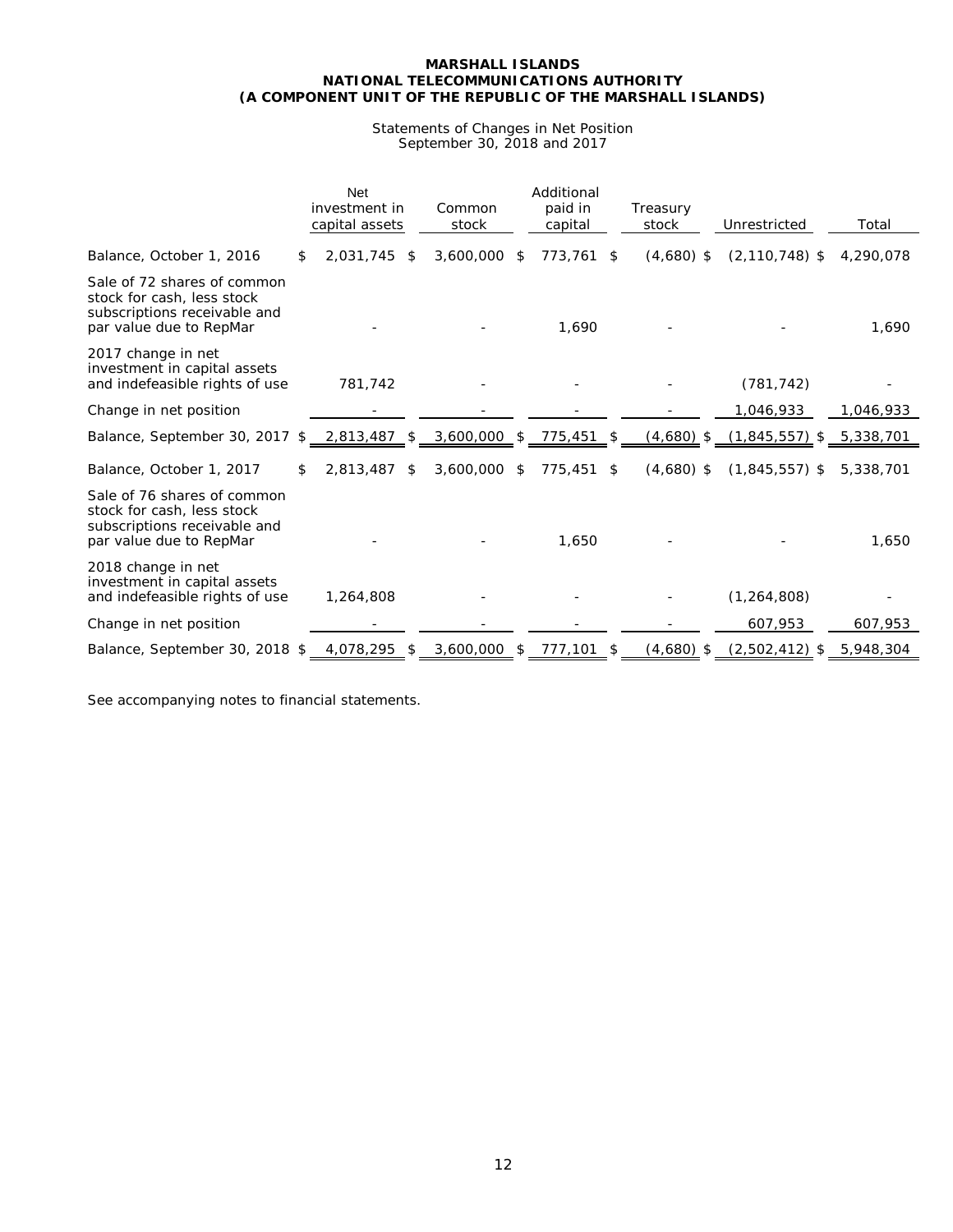# Statements of Cash Flows

Years Ended September 30, 2018 and 2017

|                                                                         | 2018                       | 2017                    |
|-------------------------------------------------------------------------|----------------------------|-------------------------|
| Cash flows from operating activities:                                   |                            |                         |
| Cash received from customers                                            | \$<br>8,519,428 \$         | 7,985,781               |
| Cash payments to suppliers for goods and services                       | (3,980,711)                | (3,905,038)             |
| Cash payments to employees for services                                 | (1, 723, 891)              | (1,808,225)             |
| Net cash provided by operating activities                               | 2,814,826                  | 2,272,518               |
| Cash flows from noncapital financing activities:                        |                            |                         |
| Proceeds from the issuance of common stock                              | 1,650                      | 1,690                   |
| RepMar operating grant received                                         | 1,500,000                  | 2,182,400               |
| Net cash provided by noncapital financing activities                    | 1,501,650                  | 2,184,090               |
| Cash flows from capital and related financing activities:               |                            |                         |
| Additions to property, plant and equipment                              | (2,003,816)                | (872, 883)              |
| Principal paid on RUS long-term debt                                    | (1,657,487)                | (2,489,749)             |
| Interest paid on RUS long-term debt                                     | (990, 266)                 | (1,095,176)             |
| Net cash used for capital and related financing activities              | (4,651,569)                | (4, 457, 808)           |
| Cash flows from investing activities:                                   |                            |                         |
| Net increase in time certificates of deposits                           | (16, 196)                  | (16, 450)               |
| Interest received                                                       | 17,749                     | 18,497                  |
| Net cash provided by investing activities                               | 1,553                      | 2,047                   |
| Net change in cash and cash equivalents                                 | (333,540)                  | 847                     |
| Cash and cash equivalents at beginning of year                          | 1,694,829                  | 1,693,982               |
| Cash and cash equivalents at end of year                                | \$<br>1,361,289 \$         | 1,694,829               |
| Reconciliation of income (loss) from operations to net cash provided by |                            |                         |
| operating activities:                                                   |                            |                         |
| Income (loss) from operations                                           | \$<br>40,147 \$            | (54, 688)               |
| Adjustments to reconcile income (loss) from operations to net cash      |                            |                         |
| provided by operating activities:                                       |                            |                         |
| Depreciation and amortization                                           | 2,760,887                  | 2,753,040               |
| Provision for doubtful accounts                                         | 177,799                    |                         |
| Loss on impairment of capital assets                                    | 104,481                    |                         |
| (Increase) decrease in assets:                                          |                            |                         |
| Accounts receivable                                                     | (290, 078)                 | (140, 405)              |
| Inventory                                                               | (19,007)                   | (26, 521)<br>(320, 790) |
| Other receivables<br>Other current assets                               | 304,621<br>(19, 856)       | (57, 123)               |
| Increase (decrease) in liabilities:                                     |                            |                         |
| Accounts payable                                                        | (306, 486)                 | 297,669                 |
| Accounts payable, affiliates                                            | 19,185                     | (84, 541)               |
| Customer deposits and advanced billings                                 | 13,442                     | (6,970)                 |
| Other accrued liabilities                                               | 29,691                     | (87, 153)               |
| Net cash provided by operating activities                               | \$<br>2,814,826 \$         | 2,272,518               |
|                                                                         |                            |                         |
| Summary disclosure of noncash activities:                               |                            |                         |
| Retirement of capital assets:                                           |                            |                         |
| Depreciable capital assets                                              | \$<br>741,502 \$           | 476,617                 |
| Accumulated depreciation                                                | (741, 502)                 | (472, 517)              |
| Loss on retirement of capital assets                                    |                            | (4, 100)                |
|                                                                         | \$<br>\$<br>$\blacksquare$ |                         |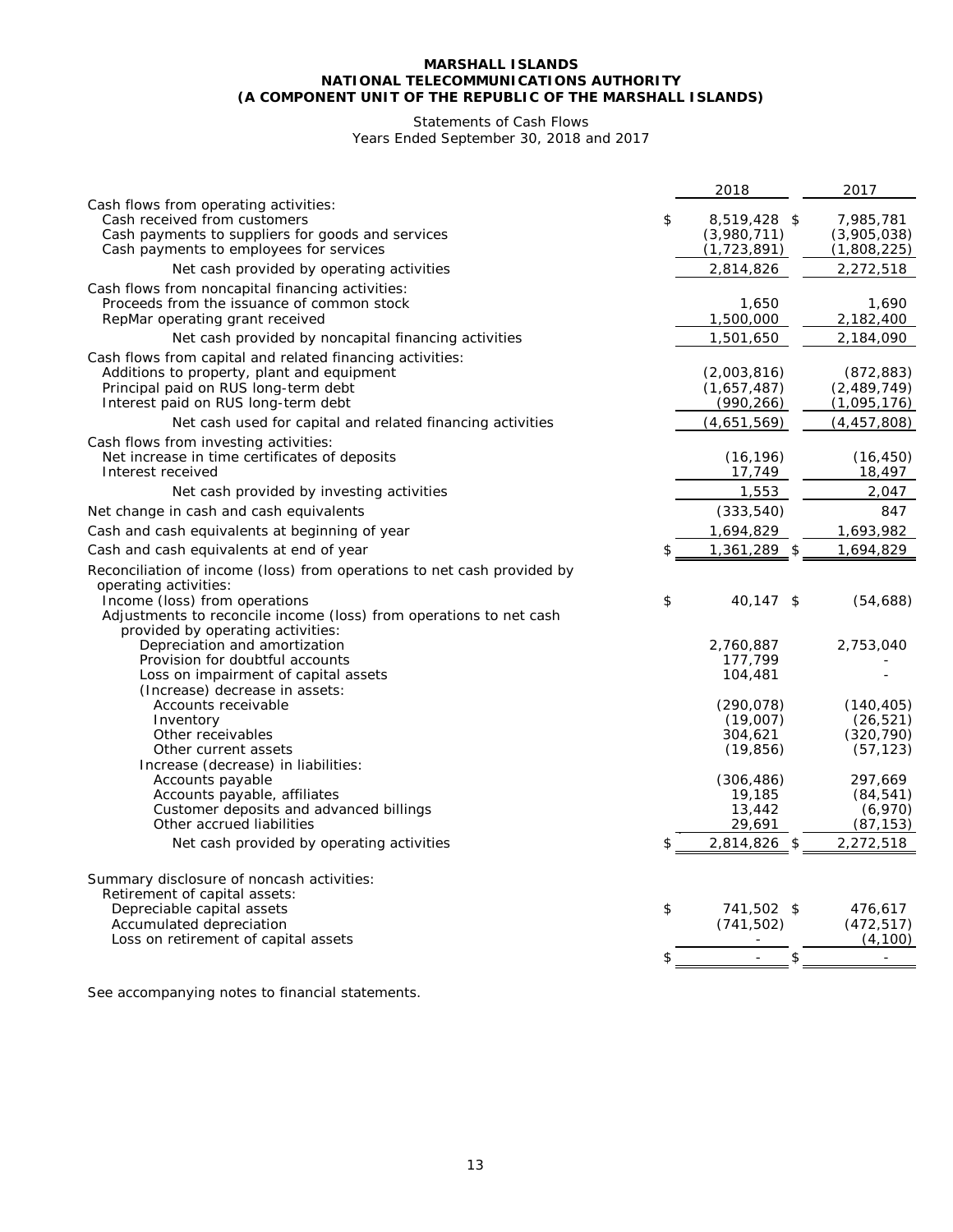Notes to Financial Statements September 30, 2018 and 2017

#### (1) Organization

The Marshall Islands National Telecommunications Authority (NTA), a component unit of the Republic of the Marshall Islands (RepMar), is a local exchange carrier (LEC) and an international exchange carrier providing local telephone service, cellular service, internet access, long distance telecommunication services, and digital wireless TV. NTA serves commercial and residential customers in the Marshall Islands.

NTA was created under Public Law 1987-15, which was subsequently repealed and replaced by Public Law 1990-105. NTA commenced operations on May 1, 1987. Prior to the creation of NTA, telecommunication services in the Marshall Islands were administered under RepMar's Ministry of Transportation and Communications.

On October 9, 1990, Public Law 1990-105 was passed, which changed the name of NTA to the Marshall Islands National Telecommunications Authority and also established NTA as a corporation. An appraisal of NTA's property acquired as of April 27, 1987, was conducted, and in accordance with Public Law 1990-105, the appraised amount constituted the aggregate par value of the authorized capital stock of NTA. Pursuant to the results of the appraisal, as of December 20, 1990, the Board of Directors of NTA determined the initial capital of NTA to be \$3,600,000.

Of the initial capital, stock of \$900,000 (90,000 shares of \$10 par value common stock) was issued to RepMar on December 2, 1991. The remaining 270,000 shares of common stock were considered to be unissued capital stock owned by RepMar because RepMar has full voting rights and dividend rights on the unissued shares until they are purchased by the public.

Initially, the unissued shares were offered for sale only to citizens of the Republic of the Marshall Islands under a prospectus dated November 25, 1991. In 2001 and 2002, Public Law 1990-105 was amended to increase the ownership of shares of NTA from a maximum two percent (2%) to fifty percent (50%) of total authorized stock. In addition to other changes, ownership status was changed to add legal residents, foreign investors, corporations, or entities of the Republic of the Marshall Islands as defined by public law.

Pursuant to Public Law 1990-105, \$10 of the proceeds of each share of the originally unissued common stock sold to private investors will be disbursed to RepMar. The intent of the law is for the \$10 per share payment to constitute a return of capital originally contributed by RepMar.

RepMar owns a voting majority of NTA stock and has unconditionally guaranteed the majority of NTA's RUS debt.

#### (2) Summary of Significant Accounting Policies

#### Basis of Accounting

NTA maintains a chart of accounts in accordance with the Uniform System of Accounts for telephone companies of the United States Federal Communications Commission's Rules, and in conformity with accounting principles generally accepted in the United States of America (GAAP). Additionally, NTA utilizes the accrual basis of accounting.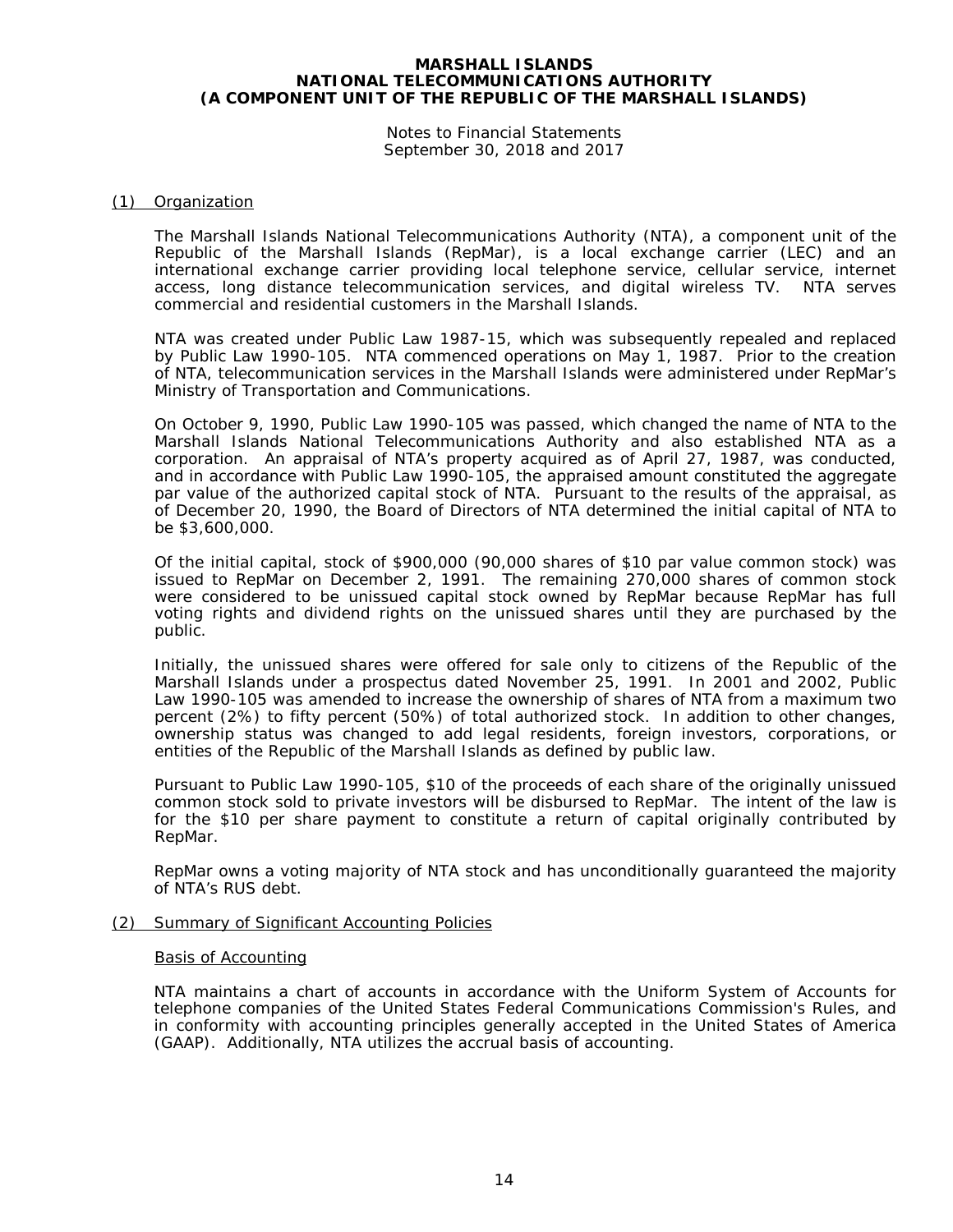Notes to Financial Statements September 30, 2018 and 2017

#### (2) Summary of Significant Accounting Policies, Continued

#### Basis of Accounting, Continued

GASB Statement No. 34, *Basic Financial Statements - and Management's Discussion and Analysis - for State and Local Governments*, as amended by GASB Statement No. 37, *Basic Financial Statements - and Management's Discussion and Analysis - for State and Local Governments: Omnibus*, GASB Statement No. 38, *Certain Financial Statement Note Disclosures*, and GASB Statement No. 61, *The Financial Reporting Entity: Omnibus - an amendment of GASB Statements No. 14 and 34*, establish financial reporting standards for governmental entities, which require that management's discussion and analysis of the financial activities be included with the basic financial statements and notes and modifies certain other financial statement disclosure requirements.

To conform to these requirements, equity is presented in the following net position categories:

- Net investment in capital assets capital assets, net of accumulated depreciation and outstanding principal balances of debt attributable to the acquisition, construction or improvement of those assets.
- Restricted net position whose use by NTA is subject to externally imposed stipulations that can be fulfilled by actions of NTA pursuant to those stipulations or that expire by the passage of time. NTA has no restricted net position at September 30, 2018 and 2017.
- Unrestricted net position that is not subject to externally imposed stipulations. Unrestricted net position may be designated for specific purposes of action by management or the Board of Directors or may otherwise be limited by contractual agreements with outside parties.

#### Cash and Cash Equivalents and Time Certificates of Deposit

Cash and cash equivalents include cash on hand, demand deposits, and short-term investments with a maturity date within three months of the date acquired by NTA. Deposits maintained in time certificates of deposit with original maturity dates greater than three months are separately classified in the statement of net position.

#### Accounts Receivable

Telecommunications accounts receivable are due from businesses and individuals located within and outside of the Marshall Islands and are interest free and uncollateralized. International carrier receivables are due from entities within the United States, Japan, Fiji, Australia, and New Zealand, and are included in other accounts receivable.

Accounts receivable are stated at the amount management expects to collect on outstanding balances. Management provides for probable uncollectible amounts through a charge to earnings and a credit to a valuation allowance based on its assessment of the current status of individual accounts. Balances that are still outstanding after management has used reasonable collection effects are written off through a charge to the valuation allowance and a credit to accounts receivable.

### Materials and Supplies

Materials and supplies are valued at cost, which approximates market, using the first-in-firstout (FIFO) method.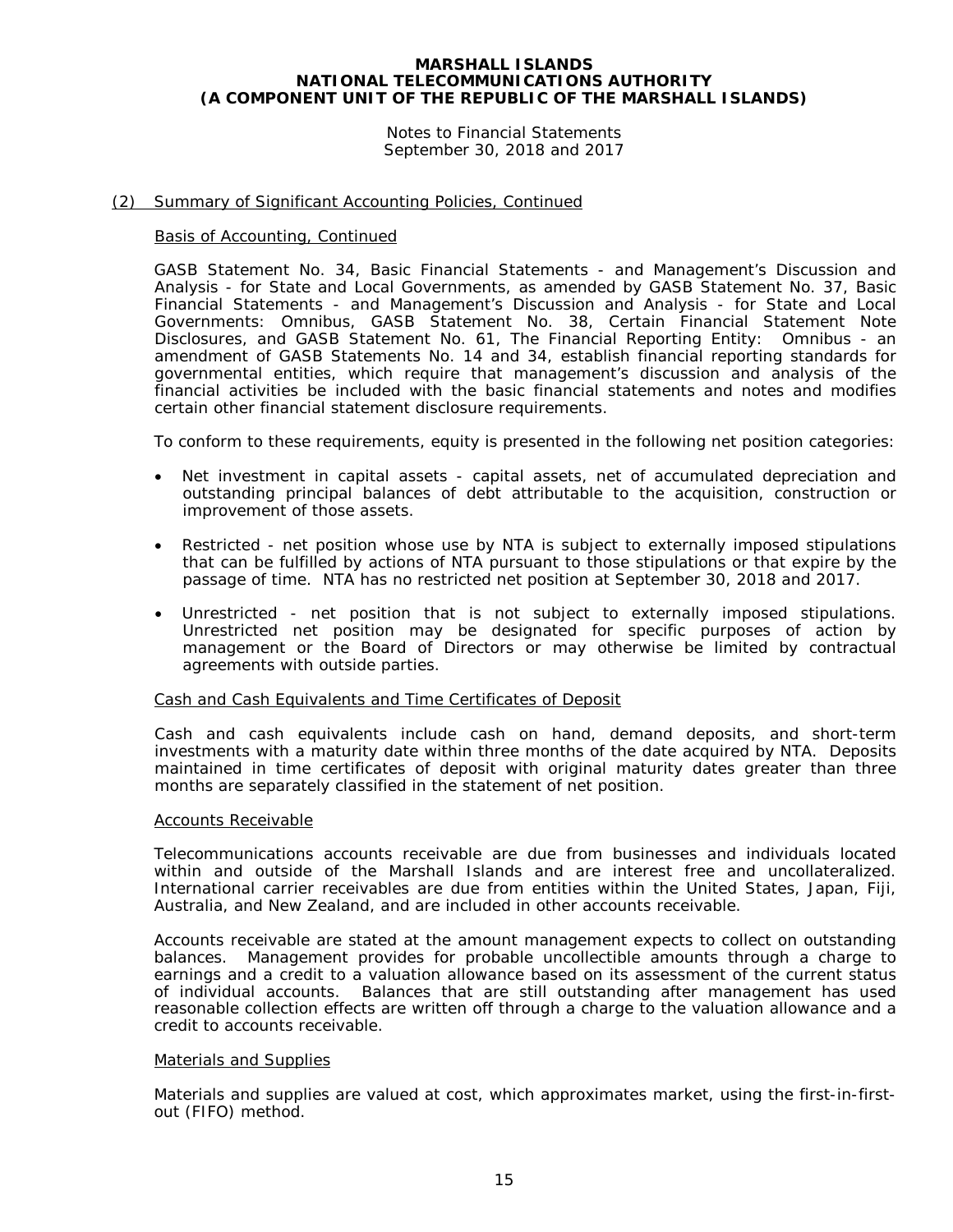Notes to Financial Statements September 30, 2018 and 2017

#### (2) Summary of Significant Accounting Policies, Continued

#### Plant under Construction

Plant under construction represents the accumulated costs of unfinished capital projects. These costs are capitalized as property, plant and equipment upon completion of each project.

#### Property, Plant and Equipment

Property, plant and equipment are stated at cost. NTA follows the capitalization policy prescribed by the FCC for regulated telephone companies. This policy requires the capitalization of all assets regardless of cost except for certain general support and central office assets costing less than \$2,000, which are expensed when purchased. The cost of maintenance and repairs is charged to operating expenses.

Plant and equipment on hand at September 30, 1989, was valued by an independent source in order to determine estimated cost. All other assets are valued at actual purchase cost.

Property, plant, and equipment are depreciated using the straight-line method based on the estimated useful lives of the respective assets.

#### Indefeasible Right of Use

NTA has capitalized the cost of acquisition of the exclusive right to use a specified amount of fiber capacity for a period of time, which is amortized over the length of the term of the capacity agreement on the straight line method.

#### Valuation of Long-Lived Assets

NTA, using its best estimates based on reasonable and supportable assumptions and projections, reviews assets for impairment whenever events or changes in circumstances have indicated that the carrying amount of its assets might not be recoverable. Impaired assets are reported at the lower of cost or fair value. During the years ended September 30, 2018 and 2017, no assets had been written down.

#### Deferred Outflows of Resources

In addition to assets, the statement of net position will sometimes report a separate section for deferred outflows of resources. This separate financial statement element represents a consumption of net position that applies to a future period and so will not be recognized as an outflow of resources (deduction of net position) until then. NTA has no items that qualify for reporting in this category.

#### Deposits and advance billings

Deposits and advance billings include amounts received for telecommunications services prior to the end of the fiscal year but related to the subsequent accounting period.

#### Deferred Inflows of Resources

In addition to liabilities, the statement of net position will sometimes report a separate section for deferred inflows of resources. This separate financial statement element represents an acquisition of net position that applies to a future period and so will not be recognized as an inflow of resources (additions to net position) until then. NTA has no items that qualify for reporting in this category.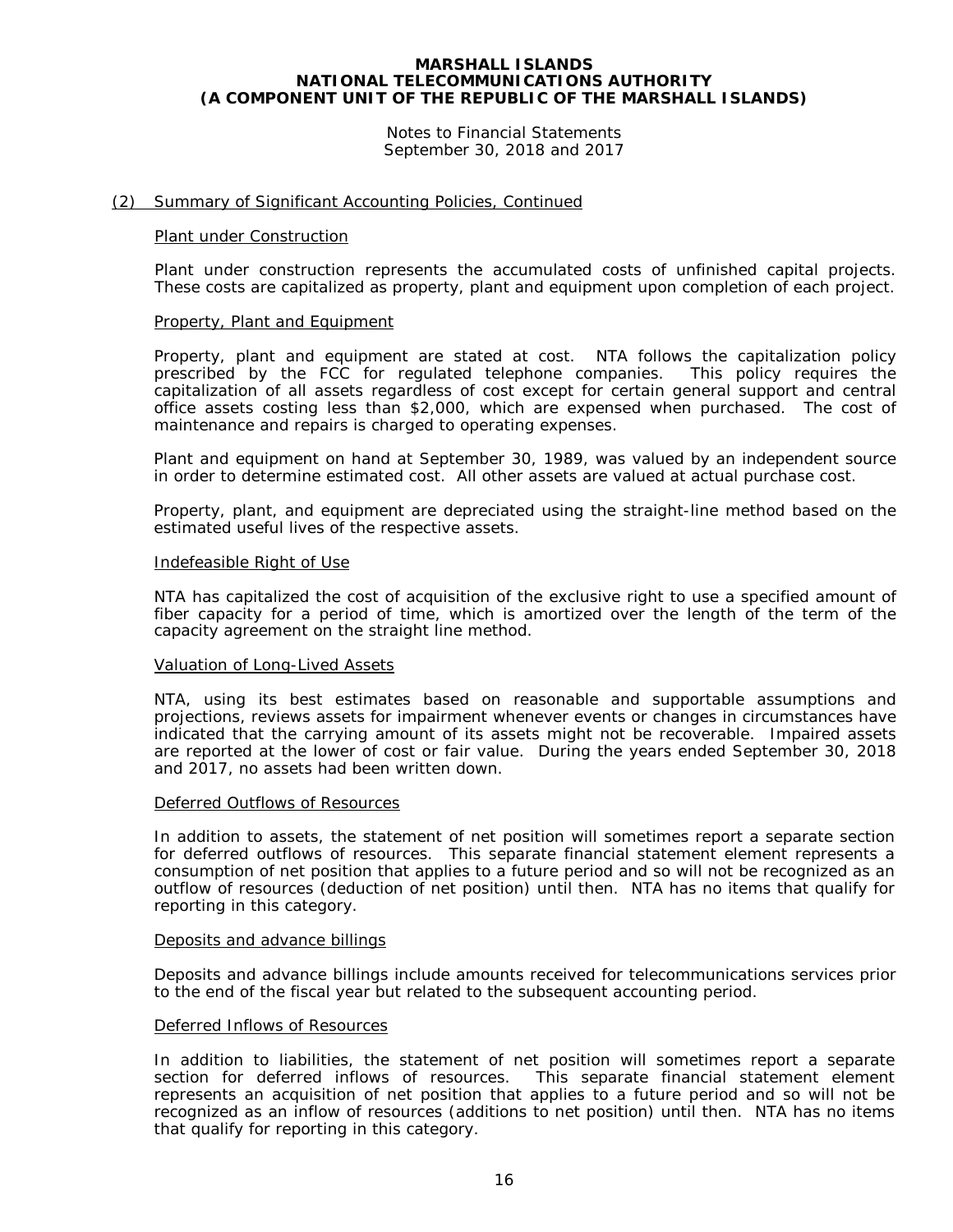Notes to Financial Statements September 30, 2018 and 2017

#### (2) Summary of Significant Accounting Policies, Continued

#### Revenue Recognition and Classification

Billings for basic area revenue and private line access revenues are rendered monthly in advance. Advance billings are accrued and are subsequently adjusted based on actual usage in the period earned. Prepaid card revenues are recorded when the cards are sold and subsequently reclassified to cellular services revenues based on the actual usage of the prepaid card.

Long distance network services revenues based on a per-minute charge paid by the end user or other telecommunications service providers. These revenues are billed in arrears, but are recognized in the month that service is provided.

NTA records all revenue generated from providing telecommunications services as operating revenue, including local service, long distance, internet, and cellular services. Non-operating revenues and expenses result from capital, financing and investing activities and consist of interest income, interest paid on long-term debt, and grant funds received.

#### Taxes

Corporate profits are not subject to income tax in the Republic of the Marshall Islands. The Government of the Republic of the Marshall Islands imposes a gross revenue tax of 3% on revenues. Pursuant to the Income Tax Act of 1989, as amended, sales of telecommunications services by public utility companies are exempt from gross revenue tax. Accordingly, NTA is exempt from this tax relating to gross revenue from sales of telecommunications services.

#### New Accounting Standards

During the year ended September 30, 2018, NTA implemented the following pronouncements:

- GASB Statement No. 75, *Accounting and Financial Reporting for Postemployment Benefits Other Than Pensions*, which replaces the requirements of Statements No. 45, *Accounting and Financial Reporting by Employers for Postemployment Benefits Other Than Pensions*, as amended, and No. 57, *OPEB Measurements by Agent Employers and Agent Multiple-Employer Plans*, and provides guidance on reporting by governments that provide OPEB to their employees and for governments that finance OPEB for employees of other governments.
- GASB Statement No. 81, *Irrevocable Split-Interest Agreements,* which improves accounting and financial reporting for irrevocable split-interest agreements by providing recognition and measurement guidance for situations in which a government is a beneficiary of the agreement.
- GASB Statement No. 85, *Omnibus 2017*, which address practice issues that have been identified during implementation and application of certain GASB Statements including issues related to blending component units, goodwill, fair value measurement and application, and postemployment benefits (pensions and other postemployment benefits).
- GASB Statement No. 86, *Certain Debt Extinguishment Issues*, which improves consistency in accounting and financial reporting for in-substance defeasance of debt.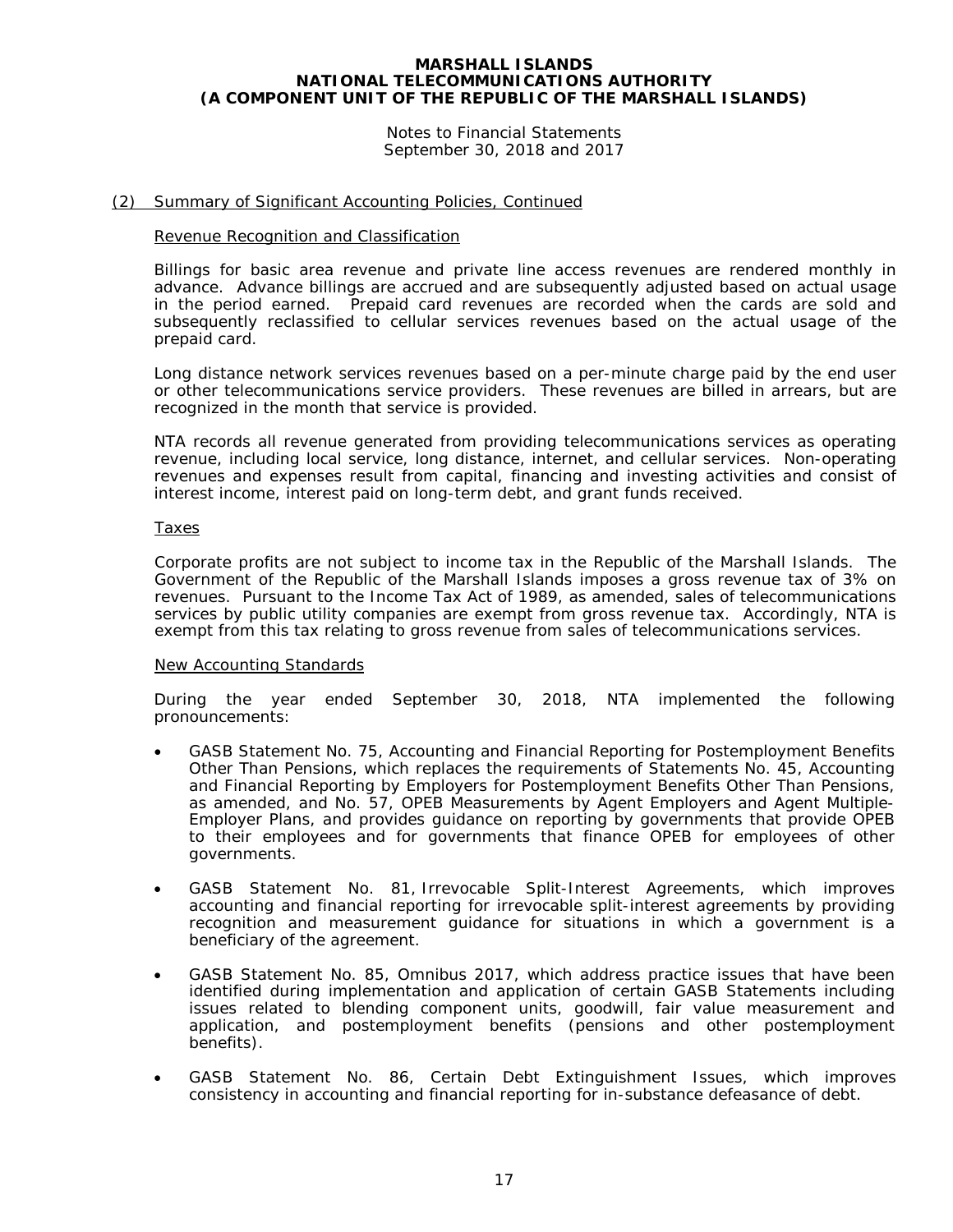Notes to Financial Statements September 30, 2018 and 2017

#### (2) Summary of Significant Accounting Policies, Continued

#### New Accounting Standards, Continued

The implementation of these statements did not have a material effect on the accompanying financial statements.

In November 2016, GASB issued Statement No. 83, *Certain Asset Retirement Obligations*, which addresses accounting and financial reporting for certain asset retirement obligations (AROs) associated with the retirement of a tangible capital asset. The provisions in Statement No. 83 are effective for fiscal years beginning after June 15, 2018. Management does not believe that the implementation of this statement will have a material effect on the financial statements.

In January 2017, GASB issued Statement No. 84, *Fiduciary Activities*, which establishes criteria for identifying fiduciary activities of all state and local governments. The provisions in Statement No. 84 are effective for fiscal years beginning after December 15, 2018. Management does not believe that the implementation of this statement will have a material effect on the financial statements.

In June 2017, GASB issued Statement No. 87, *Leases*, which establishes a single model for lease accounting based on the foundational principle that leases are financings of the right to use an underlying asset. The provisions in Statement No. 87 are effective for fiscal years beginning after December 15, 2019. Management has yet to determine whether the implementation of this statement will have a material effect on the financial statements.

In April 2018, GASB issued Statement No. 88, *Certain Disclosures Related to Debt, including Direct Borrowings and Direct Placements*, which improves the information that is disclosed in notes to government financial statements related to debt, including direct borrowings and direct placements. The provisions in Statement No. 88 are effective for fiscal years beginning after June 15, 2018. Management does not believe that the implementation of this statement will have a material effect on the financial statements.

In June 2018, GASB issued Statement No. 89, *Accounting for Interest Cost Incurred before the End of a Construction Period*, which requires that interest cost incurred before the end of a construction period be recognized as an expense in the period in which the cost is incurred for financial statements prepared using the economic resources measurement focus. The provisions in Statement No. 89 are effective for fiscal years beginning after December 15, 2019. Management does not believe that the implementation of this statement will have a material effect on the financial statements.

In August 2018, GASB issued Statement No. 90, *Majority Equity Interests – an Amendment of GASB Statements No. 14 and No. 61,* which improves the consistency and comparability of reporting a government's majority equity interest in a legally separate organization and the relevance of financial statement information for certain component units. The provisions in Statement No. 90 are effective for fiscal years beginning after December 15, 2018. Management does not believe that the implementation of this statement will have a material effect on the financial statements.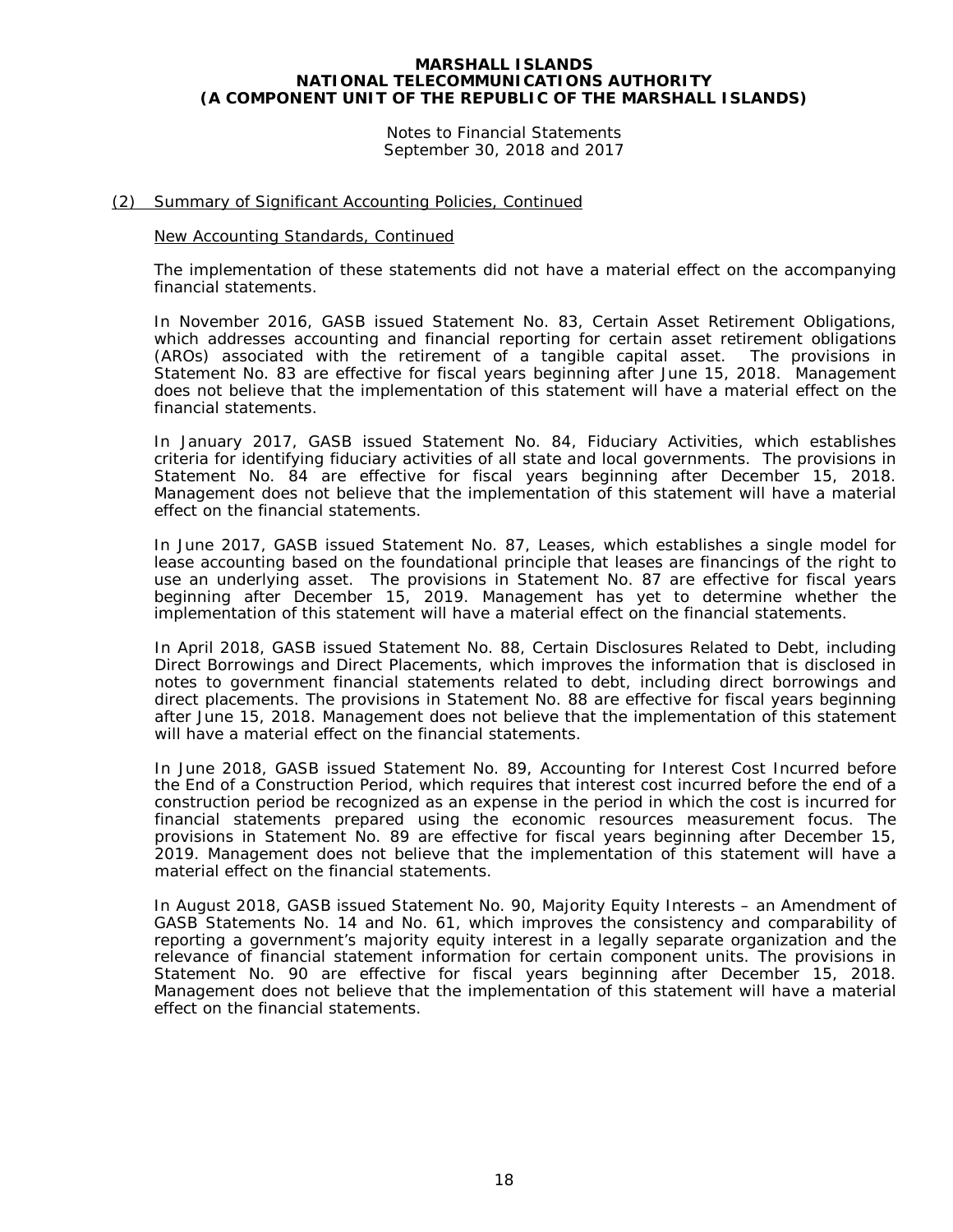Notes to Financial Statements September 30, 2018 and 2017

#### (2) Summary of Significant Accounting Policies, Continued

#### Management Estimates

The preparation of financial statements in accordance with GAAP requires management to make estimates and assumptions that affect the reported amounts of assets and deferred outflows of resources, liabilities and deferred inflows of resources, and disclosure of contingent assets and liabilities at the date of the financial statements and the reported amounts of revenues and expenses during the reporting period. Actual results could differ from those estimates.

#### **Reclassifications**

Certain reclassifications have been made to the 2017 financial statements to conform to the 2018 presentation. These classifications had no impact on loss from operations, net position or cash flows as previously reported.

#### (3) Deposits

The deposit and investment policies of NTA are governed by the Board of Directors. As such, the Board of Directors is authorized to delegate certain responsibilities to third parties. Investment managers have discretion to purchase, sell, or hold the specific securities to meet the objectives set forth in the investment policy.

Generally, NTA can invest in bonds and other indebtedness of the U.S. and in preferred or common stock of any corporation created or existing under the laws of the U.S. or any U.S. state, territory, or commonwealth. Additionally, a maximum of 25% of the total portfolio may be invested in non-U.S. equities.

Custodial credit risk is the risk that in the event of a bank failure, NTA's deposits may not be returned to it. Such deposits are not covered by depository insurance and are either uncollateralized or collateralized with securities held by the pledging financial institution but not in NTA's name. NTA does not have a deposit policy for custodial credit risk.

As of September 30, 2018 and 2017, the carrying amount of NTA's total cash and cash equivalents and time certificates of deposit was \$2,157,223 and \$2,474,567, respectively, and the corresponding bank balances were \$2,182,266 and \$2,622,473, respectively. Of the bank balances, \$1,293,137 and \$1,716,306, respectively, were maintained in a financial institution subject to Federal Deposit Insurance Corporation (FDIC) insurance. The remaining amount of \$889,129 and \$906,167, respectively, were maintained in a financial institution not subject to not subject to depository insurance. As of September 30, 2018 and 2017, bank deposits in the amount of \$250,000 were FDIC insured. NTA does not require collateralization of its cash deposits; therefore, deposit levels in excess of FDIC insurance coverage are uncollateralized. Accordingly, these deposits are exposed to custodial credit risk. NTA has not experienced any losses in such accounts and management believes it is not exposed to any significant credit risk on its deposits.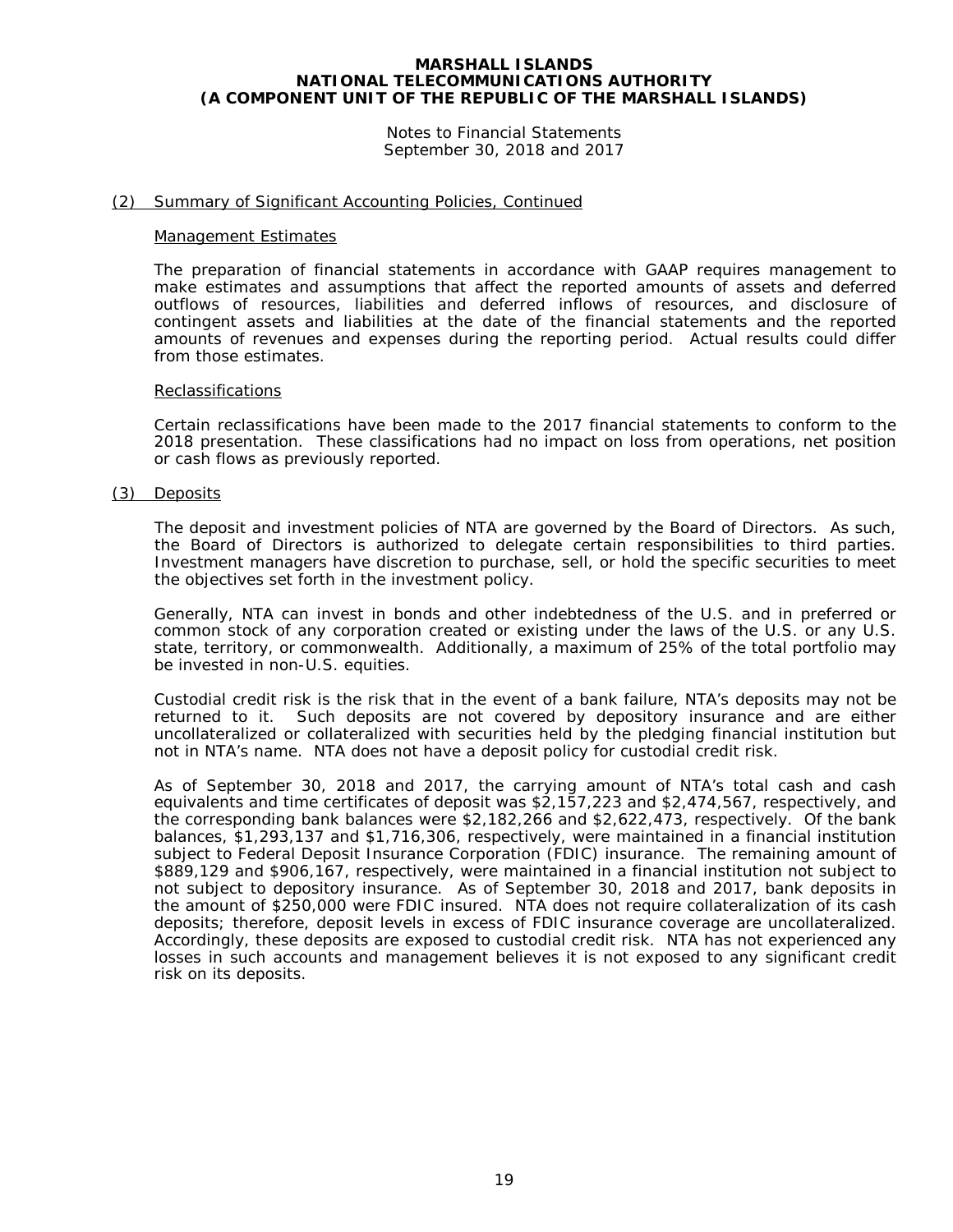Notes to Financial Statements September 30, 2018 and 2017

#### (4) Capital Assets

Capital asset activity for the years ended September 30, 2018 and 2017 are as follows:

|                                  |              |                   |                     | Transfers        |                  |
|----------------------------------|--------------|-------------------|---------------------|------------------|------------------|
|                                  | Estimated    | Balance           |                     | Impairments      | Balance          |
|                                  | Useful       | October           |                     | and              | September        |
|                                  | Lives        | 1, 2017           | Additions           | Retirements      | 30, 2018         |
| Nondepreciable capital assets:   |              |                   |                     |                  |                  |
| Plant under construction         |              | \$<br>662,970     | 1,711,753<br>\$     | \$<br>(250, 784) | 2,123,939<br>\$  |
| Depreciable capital assets:      |              |                   |                     |                  |                  |
| General support assets           | $5 - 40$ yrs | 9,367,363         | 216,384             | (214, 541)       | 9,369,206        |
| Central office assets            | $5 - 20$ yrs | 13,895,380        | 576,417             | (527, 431)       | 13,944,366       |
| Cable and wire facilities assets | 20 - 25 yrs  | 11,985,145        | 9,726               |                  | 11,994,871       |
| Wireless phone assets            | 15 yrs       | 6,408,743         | 70,466              | (748,086)        | 5,731,123        |
| Wireless television assets       | $5 - 10$ yrs | 1,246,460         | 139,197             | $\sim$           | 1,385,657        |
|                                  |              | 42,903,091        | 1,012,190           | (1,490,058)      | 42,425,223       |
| Less accumulated depreciation    |              | (23, 254, 255)    | (2,501,353)         | 1,385,577        | (24, 370, 031)   |
|                                  |              |                   |                     |                  |                  |
| Depreciable capital assets, net  |              | 19,648,836        | (1,489,163)         | 104,481          | 18,055,192       |
|                                  |              | 20.311.806        | 222.590             | (355.265)        | 20.179.131<br>\$ |
|                                  |              |                   |                     |                  |                  |
|                                  |              |                   |                     | Transfers        |                  |
|                                  | Estimated    | Balance           |                     | Impairments      | Balance          |
|                                  | Useful       | October           |                     | and              | September        |
|                                  | Lives        | 1,2016            | Additions           | Retirements      | 30, 2017         |
| Nondepreciable capital assets:   |              |                   |                     |                  |                  |
| Plant under construction         |              | 818,642<br>\$     | 659,803<br>\$       | (815, 475)<br>\$ | 662,970<br>\$    |
| Depreciable capital assets:      |              |                   |                     |                  |                  |
| General support assets           | $5 - 40$ yrs | 9,505,529         | 169,500             | (307, 666)       | 9,367,363        |
| Central office assets            | $5 - 20$ yrs | 13,713,046        | 109,125             | 73,209           | 13,895,380       |
| Cable and wire facilities assets | 20 - 25 yrs  | 11,984,532        | 82,133              | (81, 520)        | 11,985,145       |
| Wireless phone assets            | 15 yrs       | 5,738,945         | 14,963              | 654,835          | 6,408,743        |
| Wireless television assets       | $5 - 10$ yrs | 1,232,851         | 13,609              | $\sim$ $-$       | 1,246,460        |
|                                  |              | 42,174,903        | 389,330             | 338,858          | 42,903,091       |
| Less accumulated depreciation    |              | (21, 233, 735)    | (2, 493, 037)       | 472,517          | (23, 254, 255)   |
| Depreciable capital assets, net  |              | 20,941,168        | (2, 103, 707)       | 811,375          | 19,648,836       |
|                                  |              | 21,759,810<br>\$_ | (1, 443, 904)<br>\$ | (4, 100)<br>\$   | 20,311,806<br>\$ |
|                                  |              |                   |                     |                  |                  |

During the years ended September 30, 2018 and 2017, NTA retired capital assets with a cost of \$741,502 and \$476,617, respectively. As a result of these capital asset retirements, NTA recognized a loss on retirement of \$0 and \$4,100, respectively. NTA recognized a related \$104,481 impairment loss during the year ended September 30, 2018.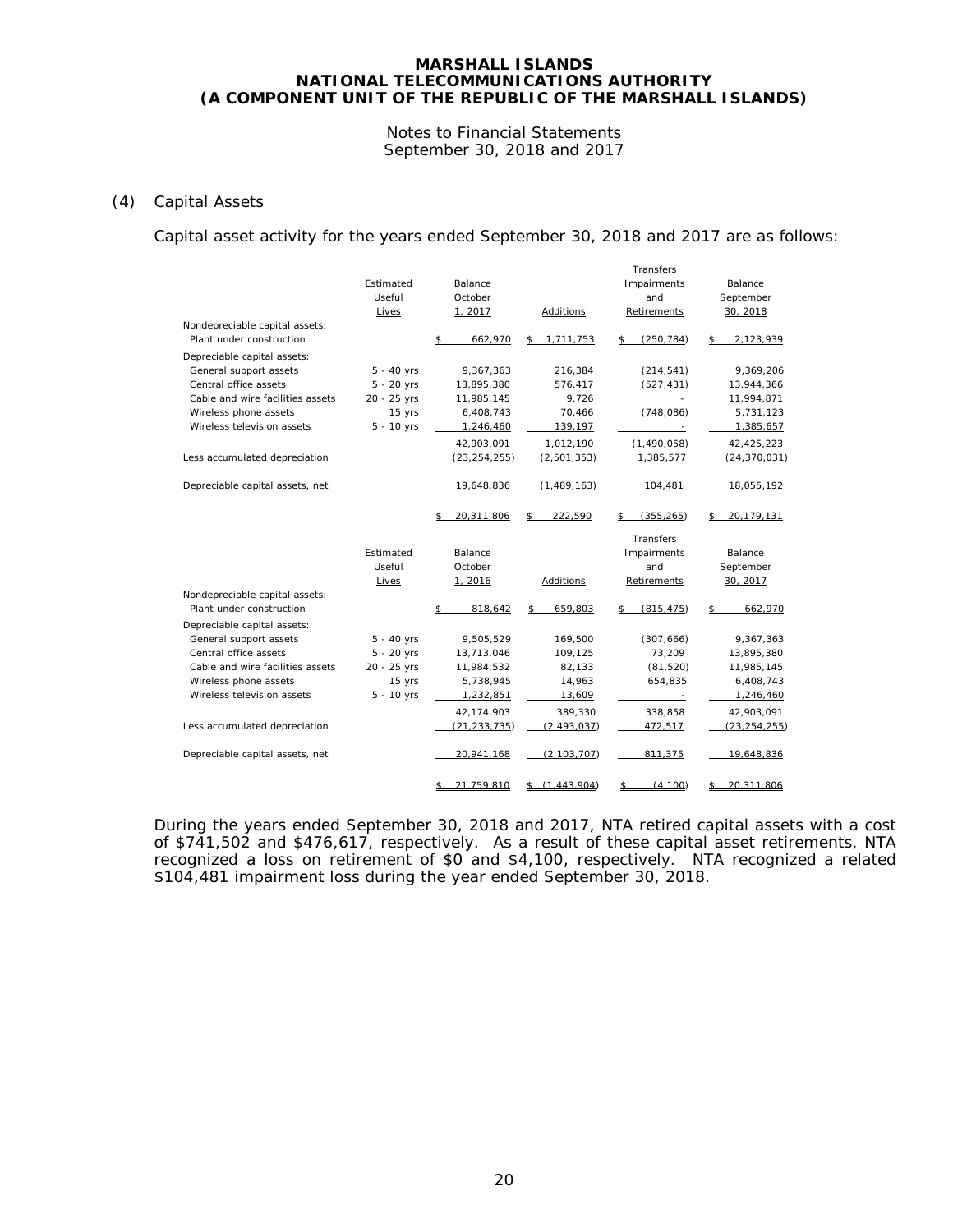Notes to Financial Statements September 30, 2018 and 2017

#### (5) Indefeasible Right of Use (IRU)

On January 12, 2009, NTA entered into an IRU Capital Lease agreement with a third party for the exclusive use of 8 wave lengths of fiber capacity of the two fibers of the Kwajalein Cable System (KCS) which runs between Guam and Kwajalein and which is known as the "HANTRU1 System". Under the terms of the agreement, NTA made certain payments of \$6,500,091. The initial term of the agreement is for a period of 10 years commencing on the date NTA is initially granted access, and which term is automatically renewable for a further 10 year period and an additional 5 year period thereafter. Prior to the tenth and twentieth anniversary dates, NTA has the option to terminate this agreement; however, such is subject to prior approval of the Rural Utilities Services (RUS) of the U.S. Department of Agriculture. NTA's policy is to amortize the right of use over the 25 year period. As of September 30, 2018 and 2017, accumulated amortization expense of \$2,166,697 and \$1,906,693, respectively, has been recorded.

#### (6) Long-term Debt

Long-term debt at September 30, 2018 and 2017 is as follows:

|                                | Interest Rate     | Maturity<br>Dates | 2018                        | 2017      |
|--------------------------------|-------------------|-------------------|-----------------------------|-----------|
| Rural Utilities Service (RUS)  | 5.00%             | 2025 - 2031       | $$16.814.961$ $$18.290.555$ | 3,101,162 |
| <b>Rural Utilities Service</b> | $3.64\% - 3.84\%$ | 2031              | 2.919.269                   |           |

\$ 19,734,230 \$ 21,391,717

Substantially all assets of NTA, including specific NTA ground leases, are pledged to secure the RUS notes. The original \$18,800,000 RUS note, approved in 1989, has been The original \$18,800,000 RUS note, approved in 1989, has been unconditionally guaranteed by RepMar, under which RepMar will make debt service payments to RUS in the event of default by NTA. In 2009, NTA was approved for additional funding from RUS in the amount of \$18,500,000 for the construction of a deep sea cable route between Majuro, Kwajalein and Guam. All of these additional funds were drawn down as of September 30, 2011. RepMar has guaranteed up to \$1,500,000 annually for the RUS debt service.

In 2012, NTA defaulted on its loan payments due to RUS. In 2013, NTA began making reduced monthly loan payments covering slightly more than interest. During the years ended September 30, 2018 and 2017, NTA received cash subsidies from RepMar in the amount of \$1,500,000 and \$2,182,400, respectively, which allowed NTA to make payments on principal balances. As of September 30, 2018 and 2017, NTA was current on all covenants, agreements and conditions of the RUS loan. For the year ended September 30, 2019, RepMar appropriated funding to NTA in the amount of \$1,200,000 for the purpose of funding RUS loan principal balances.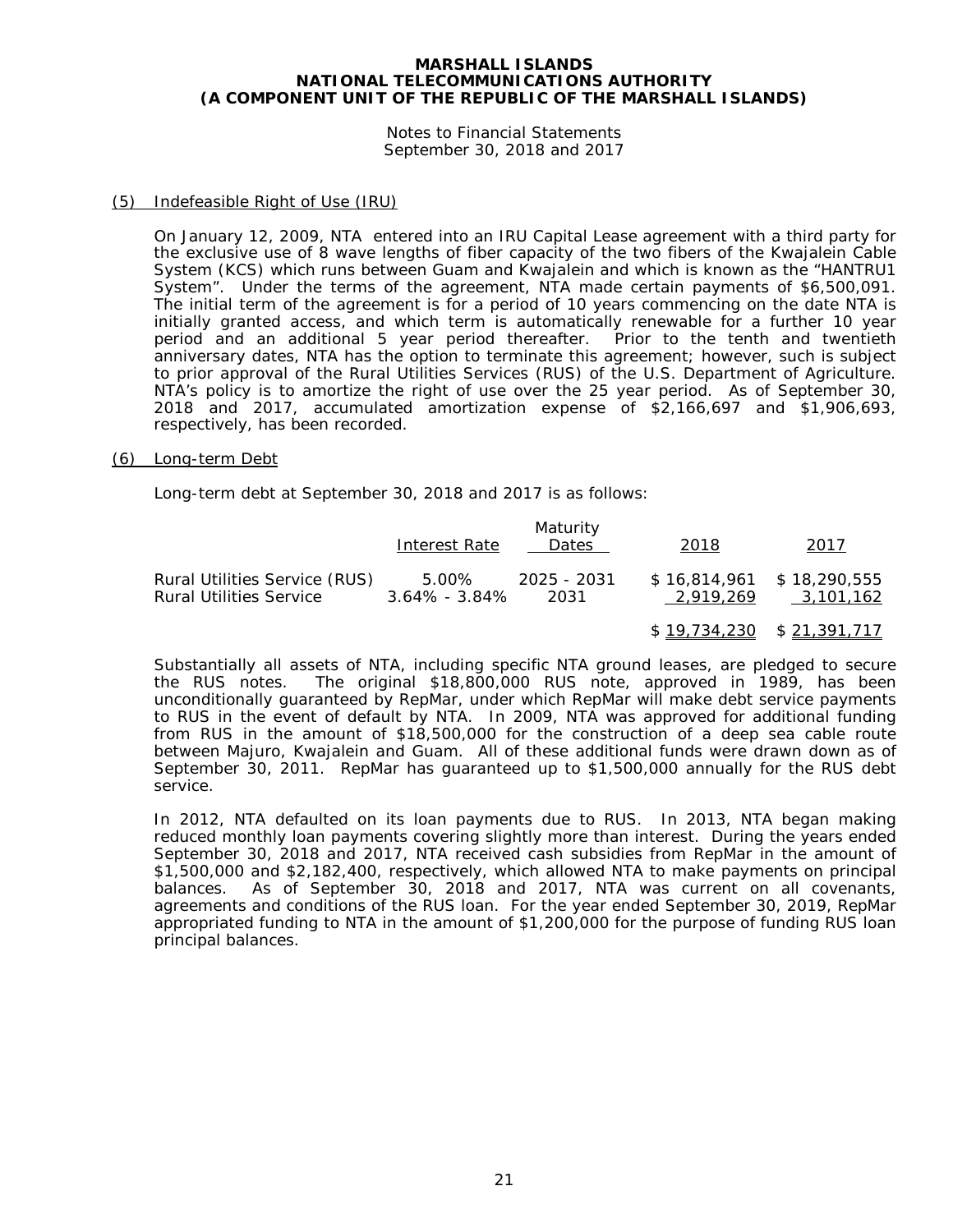Notes to Financial Statements September 30, 2018 and 2017

#### (6) Long-term Debt, Continued

Future minimum principal and interest payments on notes payable for subsequent years ending September 30, are as follows:

| Year ending September 30,            |   | Principal                                                        | Interest                                               | Total                                                         |
|--------------------------------------|---|------------------------------------------------------------------|--------------------------------------------------------|---------------------------------------------------------------|
| 2019<br>2020<br>2021<br>2022<br>2023 | S | 1,743,778 \$<br>1,830,030<br>1,920,585<br>2,015,658<br>2,115,475 | 909,962 \$<br>823,710<br>733,155<br>638,082<br>538,265 | 2,653,740<br>2,653,740<br>2,653,740<br>2,653,740<br>2,653,740 |
| 2024 - 2028<br>2029 - 2031           |   | 7,743,244<br>2,365,460<br>\$19,734,230                           | 1,401,891<br>84,106<br>$$5,129,171$ $$24,863,401$      | 9,145,135<br>2,449,566                                        |

The terms of the mortgage agreements contain provisions and restrictions pertaining to, among other things, the declaration or payment of cash dividends and the times interest earned ratio. In 2018, NTA did not meet the required times interest earned ratio. Management is of the opinion that the RUS is aware of this matter.

In 2011, NTA received a \$1,000,000 loan from RepMar that derives from the Compact of Free Association Infrastructure Maintenance Sector grant funds with the understanding that the loan would be converted into a grant. However, this understanding did not materialize and conversion of the loan into a grant was not approved. This loan is unsecured and interest free with annual payments due of \$100,000 commencing March 2012. As of September 30, 2018 and 2017, the outstanding balance of the loan amounted to \$700,000. NTA is currently in default and, as a result, all amounts due have been reclassified as current liabilities.

A summary of changes in long-term debt for the years ended September 30, 2018 and 2017 is as follows:

|                            | Balance<br>October 1,<br>2017 | Additions | Reductions        | Balance<br>September<br>30, 2018 | Due Within<br>One Year |
|----------------------------|-------------------------------|-----------|-------------------|----------------------------------|------------------------|
| Notes payable:             |                               |           |                   |                                  |                        |
| RUS Ioans<br>Loan payable: | \$<br>21,391,717              | \$        | \$<br>(1,657,487) | \$<br>19,734,230                 | \$<br>1,743,778        |
| RepMar                     | 700,000                       |           |                   | 700,000                          | 700,000                |
|                            | 22.091.717                    |           | (1.657.487)       | 20,434,230                       | 2,443,778              |
|                            | Balance<br>October 1,<br>2016 | Additions | Reductions        | Balance<br>September<br>30, 2017 | Due Within<br>One Year |
| Notes payable:             |                               |           |                   |                                  |                        |
| RUS Ioans<br>Loan payable: | \$<br>23,881,466              | \$        | \$<br>(2,489,749) | \$<br>21,391,717                 | \$<br>1,661,500        |
| RepMar                     | 700,000                       |           |                   | 700,000                          | 700,000                |
|                            | 24,581,466                    |           | 2,489,749)        | 22.091.717                       | 2,361,500              |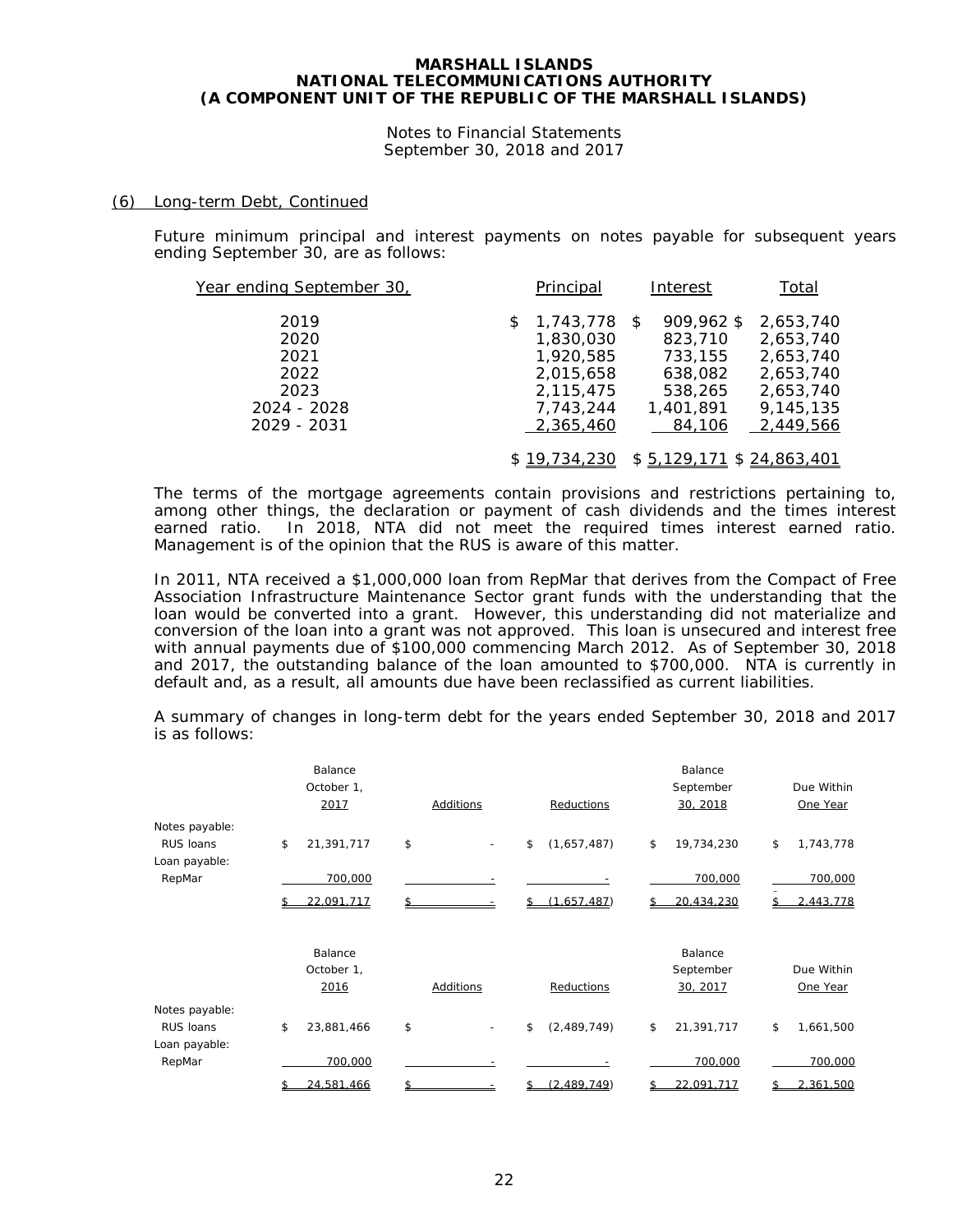Notes to Financial Statements September 30, 2018 and 2017

#### (7) Commitments

Leases

NTA has several operating leases with terms ranging from 3 to 25 years. NTA has also entered into various circuit leases expiring through 2021 and storage lease expiring through 2020.

Approximate future minimum annual lease payments are as follows:

| Year ending September 30,                                                                        | Total                                                                                      |
|--------------------------------------------------------------------------------------------------|--------------------------------------------------------------------------------------------|
| 2019<br>2020<br>2021<br>2022<br>2023<br>2024 - 2028<br>2029 - 2033<br>2034 - 2038<br>2039 - 2041 | 475,853<br>\$<br>448.722<br>159,386<br>138,529<br>141,766<br>754,846<br>846,567<br>368,069 |
|                                                                                                  | 17,075<br>\$3,350,813                                                                      |

#### Operation, Management and Repair (OM&R) Agreement

On March 2, 2009, NTA, along with the Federated States of Micronesia Telecommunications Corporation (FSMTC), entered into an OM&R agreement with a third party for the purpose of operating, maintaining, and repairing the "Micronesian Addition", which is a subset of the HANTRU1 System. The term of the agreement coincides with the term of the IRU Capital Lease agreement wherein NTA and FSMTC are required to each make monthly payments of \$6,400 less certain service credits, and which are subject to inflationary adjustments and an annual incremental increase of 3%.

Approximate future minimum annual payments under this agreement are as follows:

| Year ending September 30,                                                         | Total                                                                                     |
|-----------------------------------------------------------------------------------|-------------------------------------------------------------------------------------------|
| 2019<br>2020<br>2021<br>2022<br>2023<br>2024 - 2028<br>2029 - 2033<br>2034 - 2037 | 98,747<br>\$<br>101,710<br>104,761<br>107,904<br>111,141<br>607,764<br>704,565<br>231,904 |
|                                                                                   | \$2,068,496                                                                               |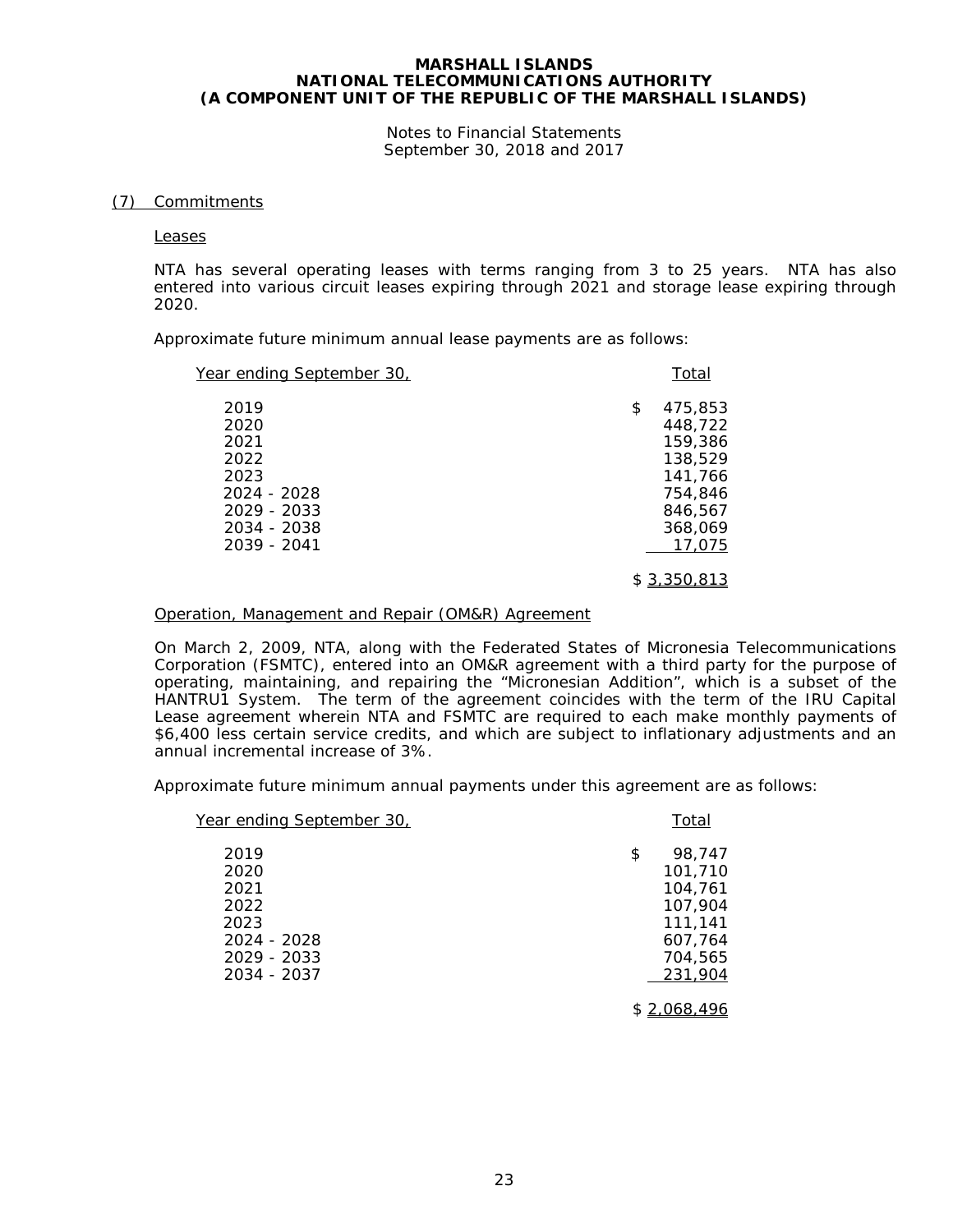Notes to Financial Statements September 30, 2018 and 2017

#### (7) Commitments, Continued

#### External Carriers

External carriers located in other countries are subject to oversight policies from their respective regulatory agencies. Currently, U.S. regulatory agencies are contemplating a reduction of the tariff rate used by NTA for settlement with certain U.S. carriers. The ultimate outcome of this matter and the related impact on NTA cannot be predicted at this time.

#### 4G LTE Project

On August 9, 2016, NTA entered into a 6-year master services agreement with a vendor for the purpose of providing 4G LTE services to NTA, which NTA will re-sell to its customers. The vendor will be responsible for finance, implementation, and operation of the 4G LTE Project at no cost to NTA. Upon commencement of services, the vendor will be reimbursed from net project revenues, which are defined as new revenue generated by the project less NTA expense directly related to the project, and NTA lost revenues, which are defined as revenues lost from existing NTA services as a result of the new 4G LTE Project.

#### (8) Risk Management

NTA purchases insurance to cover risks associated with its buildings and equipment (\$28,756,868 of coverage). There have been no significant reductions in coverage, and there have been no settlements in excess of insurance coverage for the past three years. The insurance includes its properties in outer islands and the fiber cable properties. NTA also purchases insurance for its vehicles (up to \$25,000 of coverage per vehicle per incident). Additionally, NTA purchases workmen's compensation insurance (coverage of up to \$40,000 limit of liability).

#### (9) Related Party Transactions

NTA is a component unit of RepMar and is therefore affiliated with all RepMar-owned and affiliated entities.

NTA's telecommunications service is provided to RepMar and all RepMar-owned and affiliated entities. Services are extended to these entities at more favorable terms and conditions than those afforded to third parties. NTA utilizes services from certain affiliated entities at substantially more favorable terms and conditions than those provided to third parties. A summary of related party transactions for the years ended September 30, 2018 and 2017 and the related receivable and payable balances as of September 30, 2018 and 2017, are as follows:

|                                                                                            | 2018                          |                            |                            |  |
|--------------------------------------------------------------------------------------------|-------------------------------|----------------------------|----------------------------|--|
|                                                                                            | Expenses                      | Receivables                | Payables                   |  |
| Marshalls Energy Company, Inc.<br>M.I. Social Security Administration<br>RepMar and others | 539,458<br>191,318<br>135,215 | 19,287<br>1,653<br>568,097 | 58,528<br>93,291<br>49,495 |  |
|                                                                                            | \$865,991                     | $-589,037$                 | \$201,314                  |  |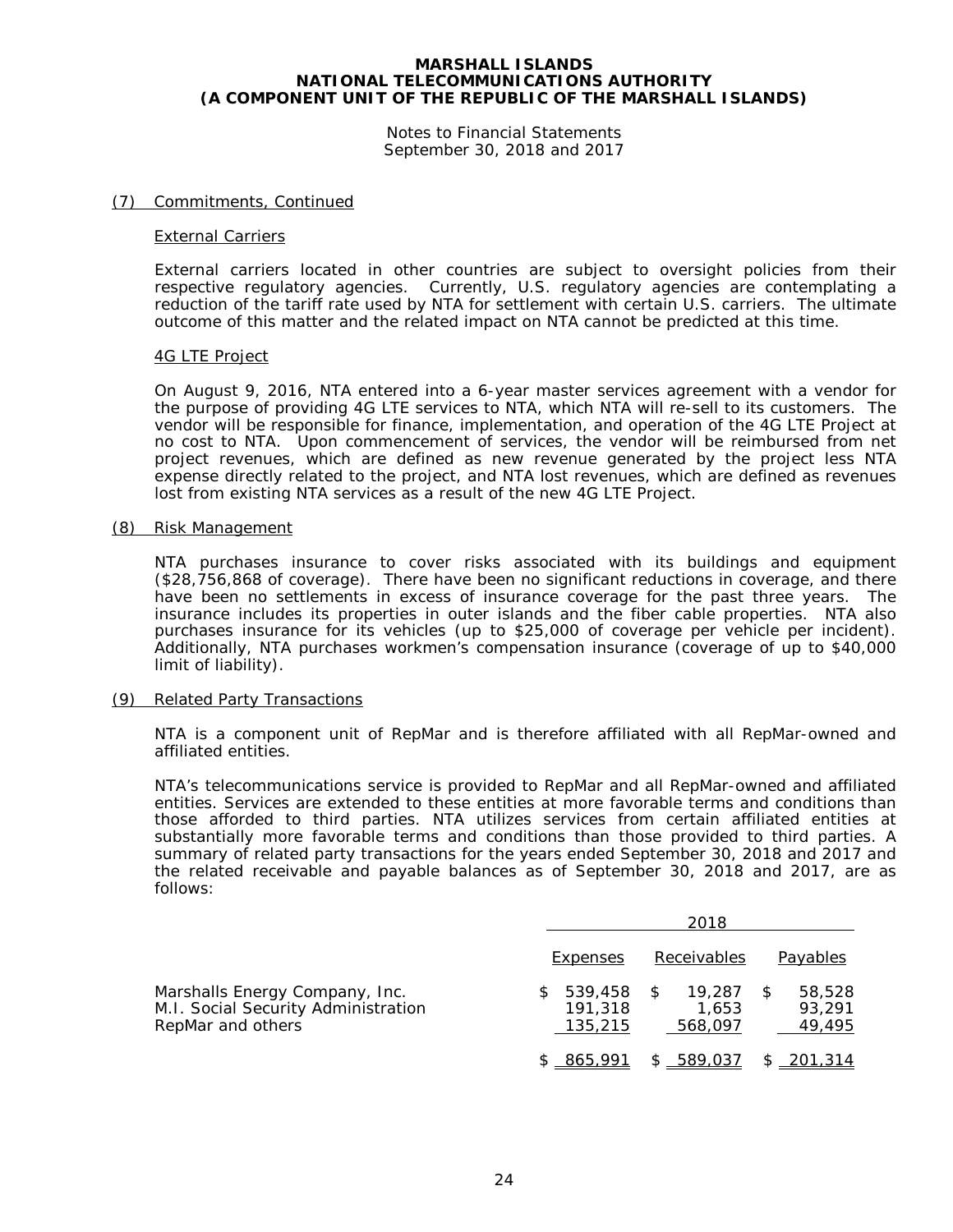Notes to Financial Statements September 30, 2018 and 2017

#### (9) Related Party Transactions, Continued

|                                                                                   |                                   | 2017                                    |                         |  |  |
|-----------------------------------------------------------------------------------|-----------------------------------|-----------------------------------------|-------------------------|--|--|
|                                                                                   | Expenses                          | Receivables                             | Payables                |  |  |
| Marshalls Energy Company, Inc.<br>Air Marshall Islands, Inc.<br>RepMar and others | 571,744<br>S.<br>2.145<br>330,374 | 25,114<br>$\sim$ \$<br>5.345<br>564,547 | 58,528<br>\$<br>123,601 |  |  |
|                                                                                   | \$904.263                         | 595,006                                 | \$182,129               |  |  |

During the years ended September 30, 2018 and 2017, NTA received a cash subsidy of \$1,500,000 and \$2,182,400, respectively, from RepMar for the purpose of funding RUS loan payments.

In 2016, NTA received a cash advance of \$300,000 from RepMar for the purpose of providing funding for the 4G LTE Project, which is to be reimbursed by NTA. Reimbursement has yet to occur as of September 30, 2018 and 2017.

At September 30, 2018 and 2017, advances to employees amounted to \$40,400 and \$49,536, respectively, reported as a component of other current assets in the accompanying statements of net position.

#### (10) Retirement Plan

NTA's retirement plan (the Plan) is a self-administered program established to pay retirement, disability and survivor income to employees and their survivors. The Plan is a contributory plan in which NTA contributes 100% of a participant's elective deferral up to 10 percent of the participant's annual salary. Participation is optional. NTA's Plan administrator include the President of NTA and certain members of management. Employer contributions to the Plan during the years ended September 30, 2018 and 2017 were \$51,971 and \$57,810, respectively. Management is of the opinion that the plan does not represent an asset or liability of NTA. At September 30, 2018 and 2017, plan assets were \$1,159,490 and \$1,186,206, respectively.

#### (11) Contingencies

#### Litigation

At September 30, 2018, NTA is involved in a pending lawsuit. Management is of the opinion that the insurance will cover any potential claims. Therefore, no provision has been recorded in the accompanying financial statements for losses, if any, that may result that exceed insurable coverage.

#### Going Concern

The accompanying financial statements have been prepared in conformity with accounting principles generally accepted in the United States of America, which contemplates the continuation of NTA as a going concern. NTA depends on RepMar for cash and non-cash subsidies to make payments on RUS loan balances. While RepMar has provided support in the past, it is uncertain whether RepMar is willing to continue to support NTA. The continuation of NTA's operations is dependent upon future financial support from RepMar in the form of operating subsidies and/or significant improvements in operations through the collection of long outstanding trade receivables and other matters. Additionally, in order for NTA to continue as a going concern, it may require RepMar's continued support to repay RUS debt as set forth in note 6.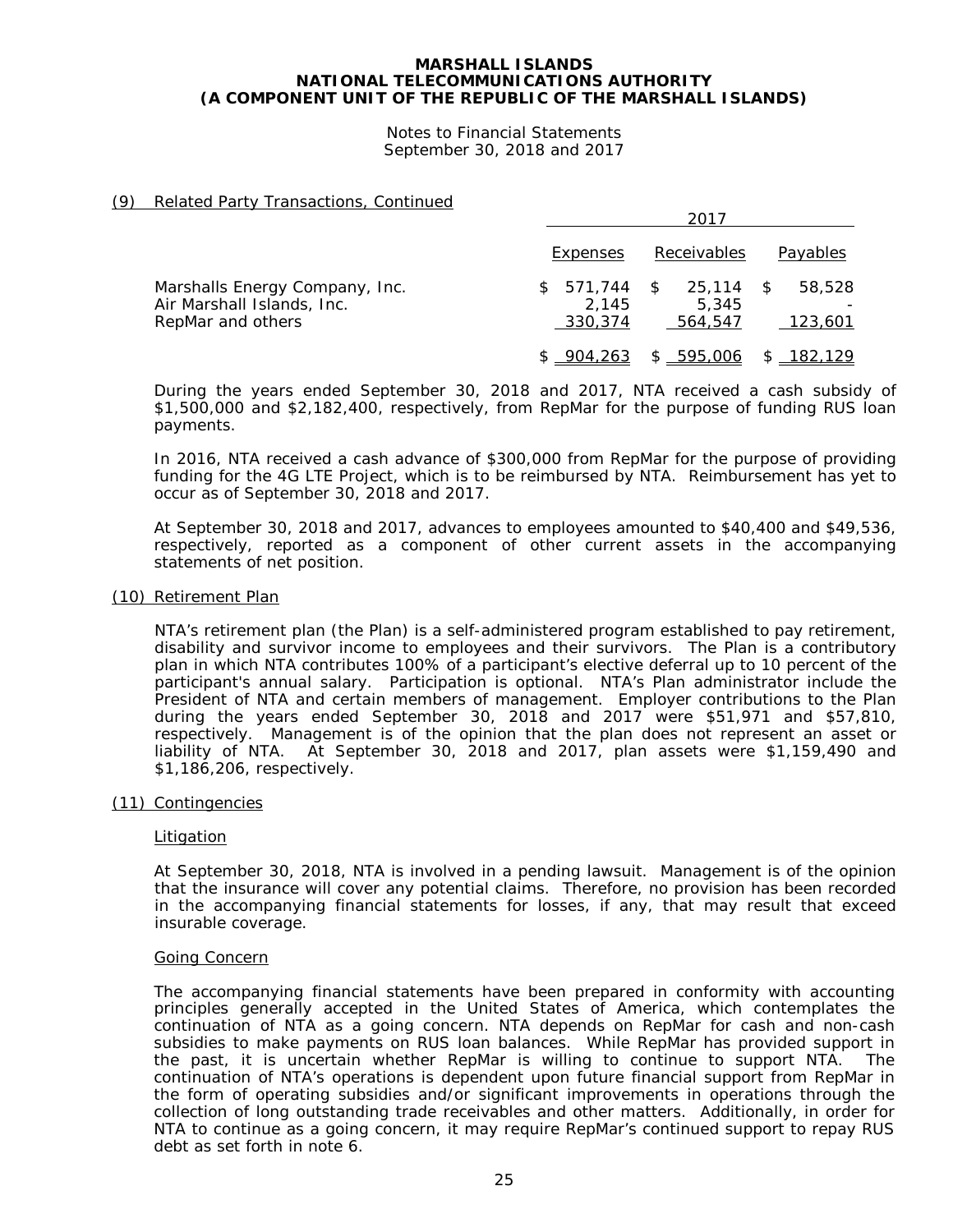

Deloitte & Touche LLP 361 South Marine Corps Drive Tamuning, GU 96913-3973 USA

Tel: +1 (671) 646-3884 Fax: +1 (671) 649-4265

www.deloitte.com

#### **INDEPENDENT AUDITORS' REPORT ON INTERNAL CONTROL OVER FINANCIAL REPORTING AND ON COMPLIANCE AND OTHER MATTERS BASED ON AN AUDIT OF FINANCIAL STATEMENTS PERFORMED IN ACCORDANCE WITH** *GOVERNMENT AUDITING STANDARDS*

Board of Directors Marshall Islands National Telecommunications Authority:

We have audited, in accordance with the auditing standards generally accepted in the United States of America and the standards applicable to financial audits contained in *Government Auditing Standards* issued by the Comptroller General of the United States, the financial statements of the Marshall Islands National Telecommunications Authority (NTA), which comprise the statement of net position as of September 30, 2018 and the related statements of revenues, expenses, and changes in net position and of cash flows for the year then ended, and the related notes to the financial statements, and have issued our report thereon dated April 30, 2019.

# **Internal Control Over Financial Reporting**

In planning and performing our audit of the financial statements, we considered NTA's internal control over financial reporting (internal control) to determine the audit procedures that are appropriate in the circumstances for the purpose of expressing our opinion on the financial statements, but not for the purpose of expressing an opinion on the effectiveness of NTA's internal control. Accordingly, we do not express an opinion on the effectiveness of NTA's internal control.

A *deficiency in internal control* exists when the design or operation of a control does not allow management or employees, in the normal course of performing their assigned functions, to prevent, or detect and correct, misstatements on a timely basis. A *material weakness* is a deficiency, or a combination of deficiencies, in internal control, such that there is a reasonable possibility that a material misstatement of the entity's financial statements will not be prevented, or detected and corrected on a timely basis.

Our consideration of internal control was for the limited purpose described in the first paragraph of this section and was not designed to identify all deficiencies in internal control that might be material weaknesses or significant deficiencies and therefore, material weaknesses or significant deficiencies may exist that were not identified. We did identify certain deficiencies in internal control, described in the accompanying Schedule of Findings and Responses as item 2018-001, which we consider to be material weaknesses.

#### **Compliance and Other Matters**

As part of obtaining reasonable assurance about whether NTA's financial statements are free from material misstatement, we performed tests of its compliance with certain provisions of laws, regulations, contracts, and grant agreements, noncompliance with which could have a direct and material effect on the determination of financial statement amounts. However, providing an opinion on compliance with those provisions was not an objective of our audit, and accordingly, we do not express such an opinion. The results of our tests disclosed instances of noncompliance or other matters that are required to be reported under *Government Auditing Standards* and which are described in the accompanying Schedule of Findings and Responses as item 2018-002.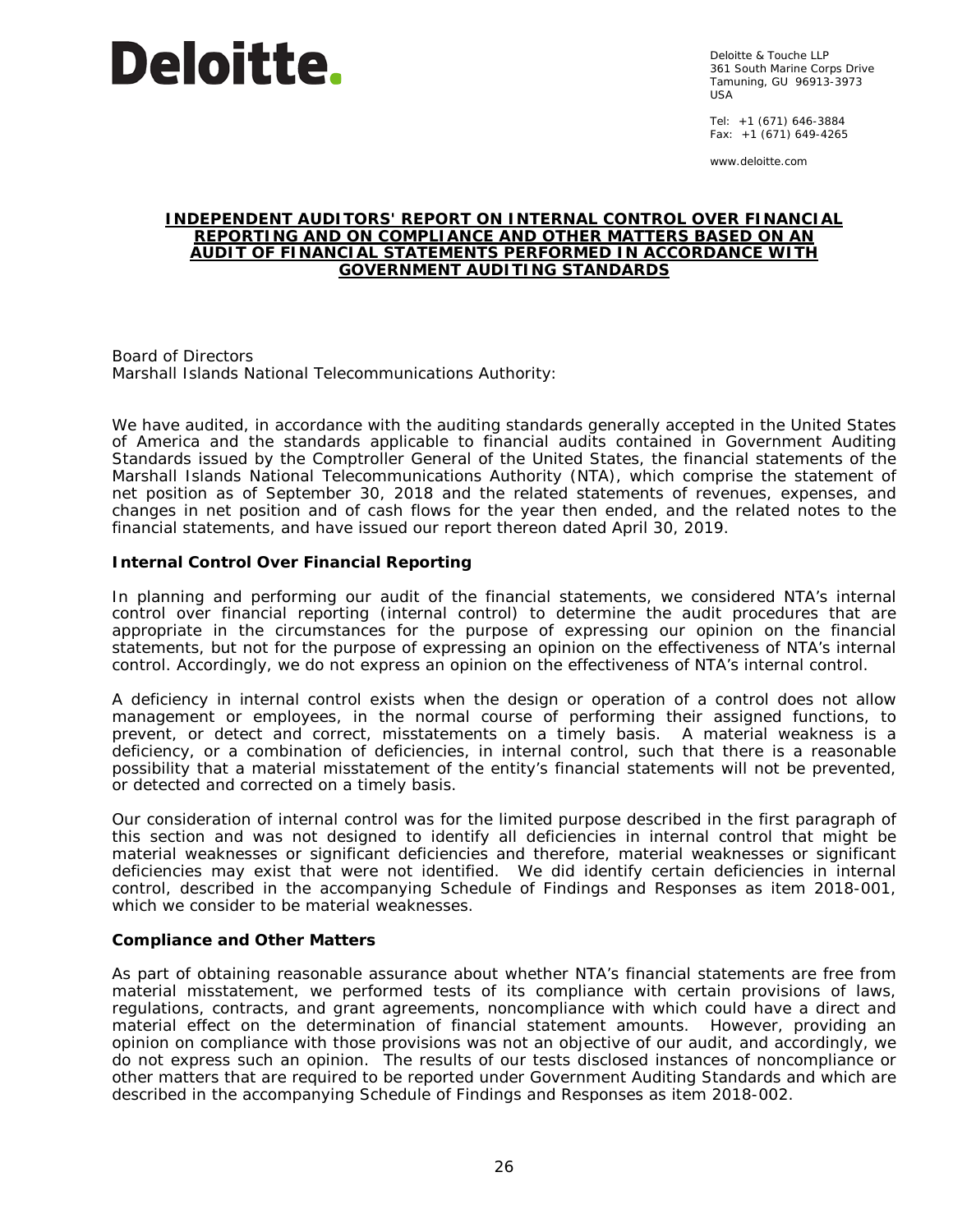# Deloitte.

# **NTA's Response to Findings**

NTA's responses to the findings identified in our audit are described in the accompanying Schedule of Findings and Responses. NTA's responses were not subjected to the auditing procedures applied in the audit of the financial statements and, accordingly, we express no opinion on them.

# **Purpose of this Report**

The purpose of this report is solely to describe the scope of our testing of internal control and compliance and the results of that testing, and not to provide an opinion on the effectiveness of the entity's internal control or on compliance. This report is an integral part of an audit performed in accordance with *Government Auditing Standards* in considering the entity's internal control and compliance. Accordingly, this communication is not suitable for any other purpose.

loite Wackell

April 30, 2019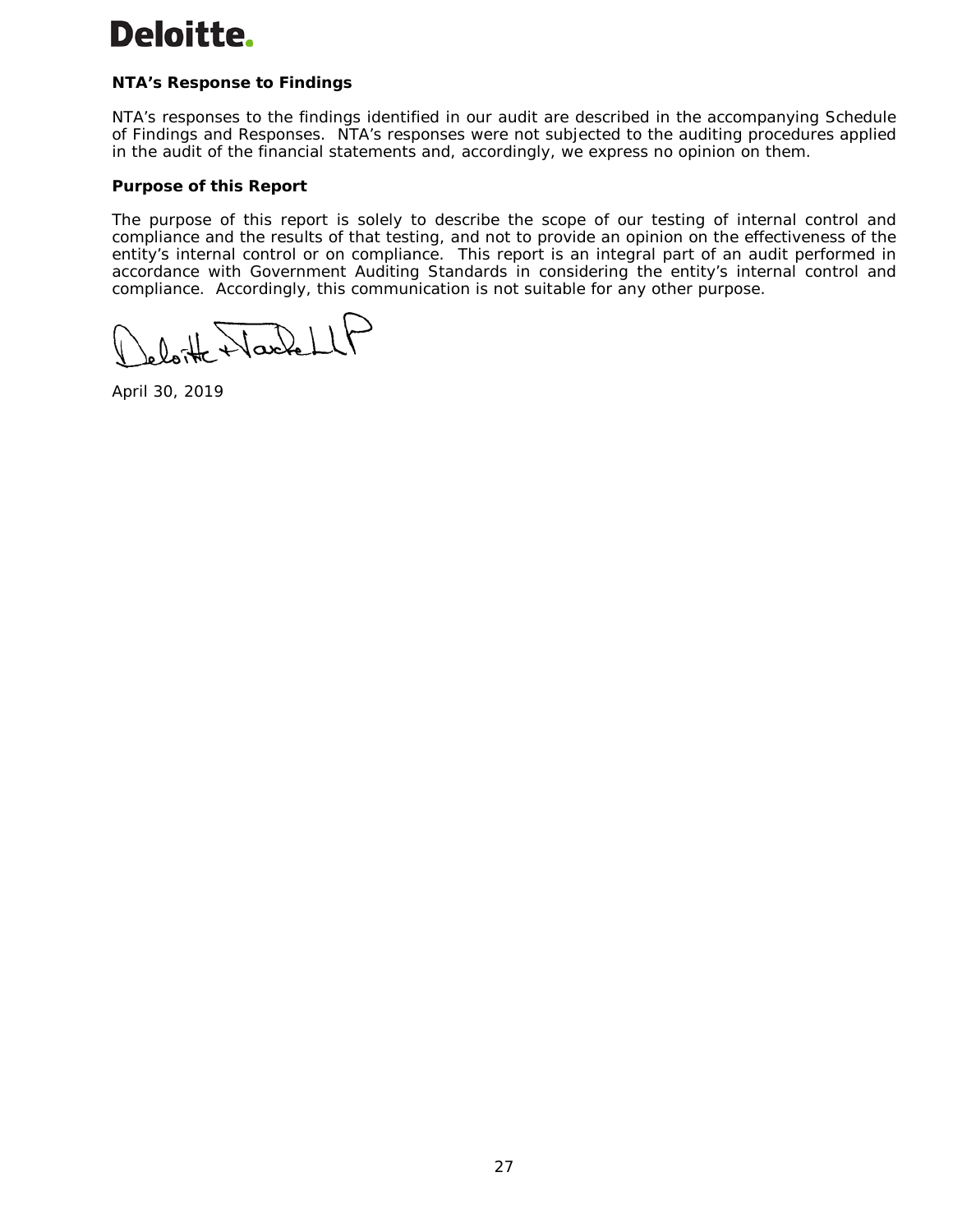#### **MARSHALL ISLANDS NATIONAL TELECOMMUNICATIONS AUTHORITY**

Schedule of Findings and Responses Year Ended September 30, 2018

Finding No. 2018-001

#### Account Reconciliations

Criteria: Effective internal control over financial reporting necessitates that general ledger balances agree to underlying sub ledgers and that reconciliations be timely performed and independently reviewed.

Condition: During the audit, we noted the following:

- Deferred revenues were not timely reconciled during the year. A \$159,587 misstatement was subsequently identified and corrected during the audit process.
- Outstanding projects recorded as Plant under Construction account were not timely monitored and completed projects were not timely transferred to capital assets in service. This matter was subsequently corrected.
- As of September 30, 2018, net travel advances had an outstanding balance of \$84,914. NTA employees and officers are required to submit travel liquidation reports within 30 days upon return from official travel. However, the lack of travel report submission causes a delay in the liquidation process. A \$65,752 misstatement was subsequently identified and corrected.
- As of September 30, 2018, NTA reported an unreconciled cash credit balance of \$70,539.
- For the year ended September 30, 2018, the accounts payable general ledger balance was understated by \$446,214 in comparison with the subsidiary ledger. This misstatement was subsequently identified and corrected.
- Accrued MISSA employer contributions reflected a debit balance of \$11,148 at September 30, 2018. A \$104,439 audit adjustment was subsequently proposed.
- NTA recorded a \$67,832 accrued external carrier settlement receivable which covers September 2017 to September 2018 call transactions. The invoicing process occurred in March 2019.

Cause: The cause of the above condition is a lack of adequate internal control policies and procedures requiring that general ledger balances be timely reconciled to supporting subsidiary ledgers and adherence to travel reporting policies.

**Effect:** The effect of the above condition is the misstatement of general ledger account balances that were corrected during the audit process.

Recommendation: We recommend that management implement adequate internal control policies and procedures that facilitate timely reconciliation and independent monitoring of general ledger account balances to facilitate timely financial reporting.

Prior year Status: The lack of adequate internal control in timely performance of account reconciliations was reported as a finding in the prior year audits as items 2016-003 and 2017-003.

Auditee Response and Corrective Action Plan: NTA Management agrees with the Finding and will continue to work to strengthen our finance department to bring the staff up to a level where proper reconciliations would be the norm and not the exception. Management continue to recruit for the company's new CFO and also plans to hire another qualified accountant in the very near future.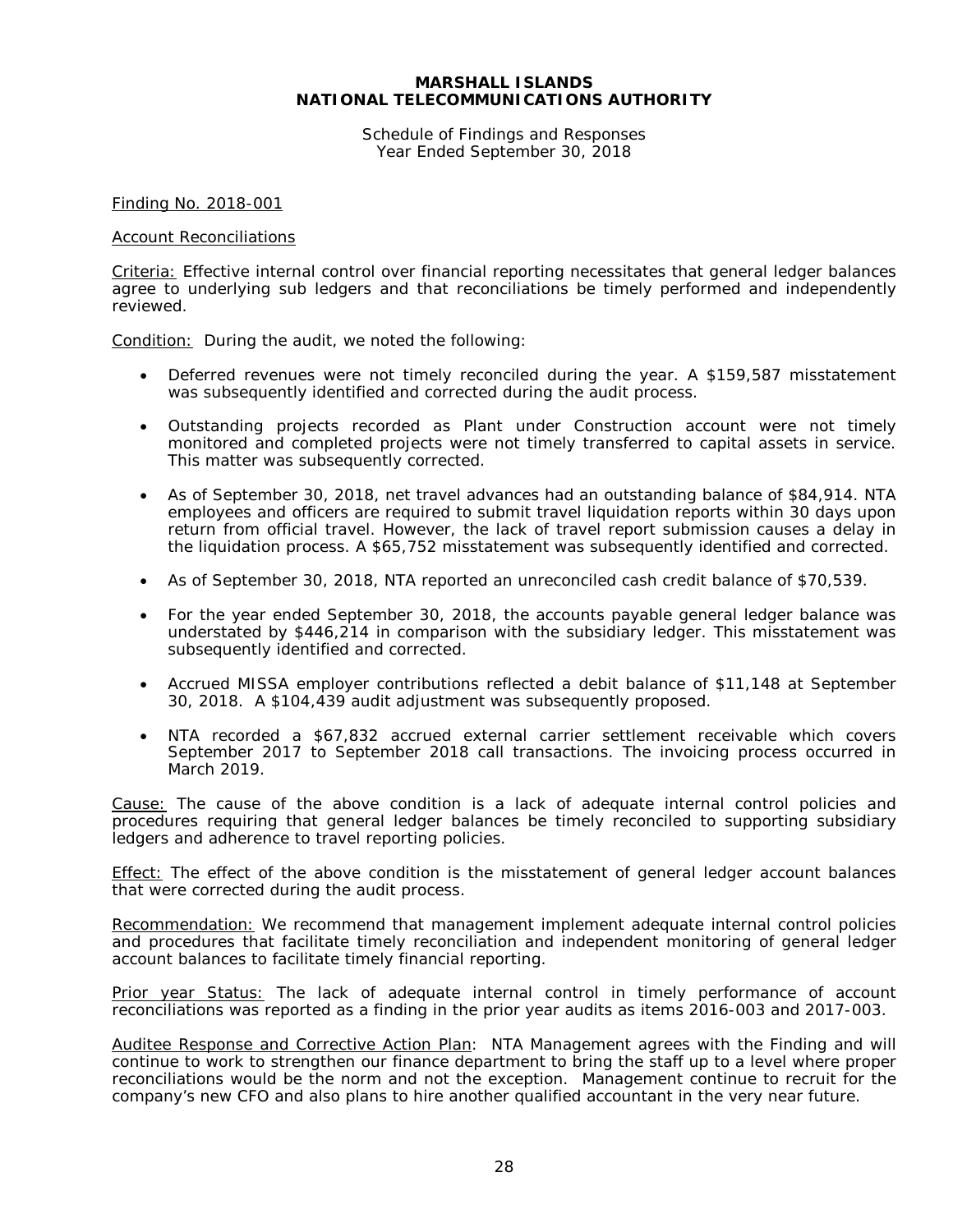#### **MARSHALL ISLANDS NATIONAL TELECOMMUNICATIONS AUTHORITY**

Schedule of Findings and Responses, Continued Year Ended September 30, 2018

Finding No. 2018-002

#### RUS Loan Covenants

Criteria: Section 5.12, *TIER Requirement*, of the RUS Loan Agreements stipulates that NTA shall maintain a TIER rate of 1.5 from December 31, 2012 until maturity of the loans.

Condition: For the year ended September 30, 2018, NTA achieved a 1.18 average TIER ratio.

Cause: The cause of the above condition is lack of sufficient operating revenues to cover operating expenses and to provide operating income to be in compliance with the prescribed ratio requirement.

Effect: The effect of the above condition is noncompliance with the average coverage ratio requirement prescribed by Section 5.12 of the RUS loan agreement.

Recommendation: We recommend management review NTA revenue sources and revisit operating cost efficiencies to assist in compliance with the RUS ratio requirement.

Prior year Status: The noncompliance of the RUS ratio requirement was reported as a finding in the prior year audits as items 2016-002 and 2017-002.

Auditee Response and Corrective Action Plan: Management agrees with the Finding. As explained in previous audits, compliance with the RUS TIER requirement of 1.5 will continue to be a challenge for the company given the size of its market. For NTA to meet this requirement, it must continue to explore areas of efficiencies in its delivery of service to keep costs low, and look for growth opportunities where possible.